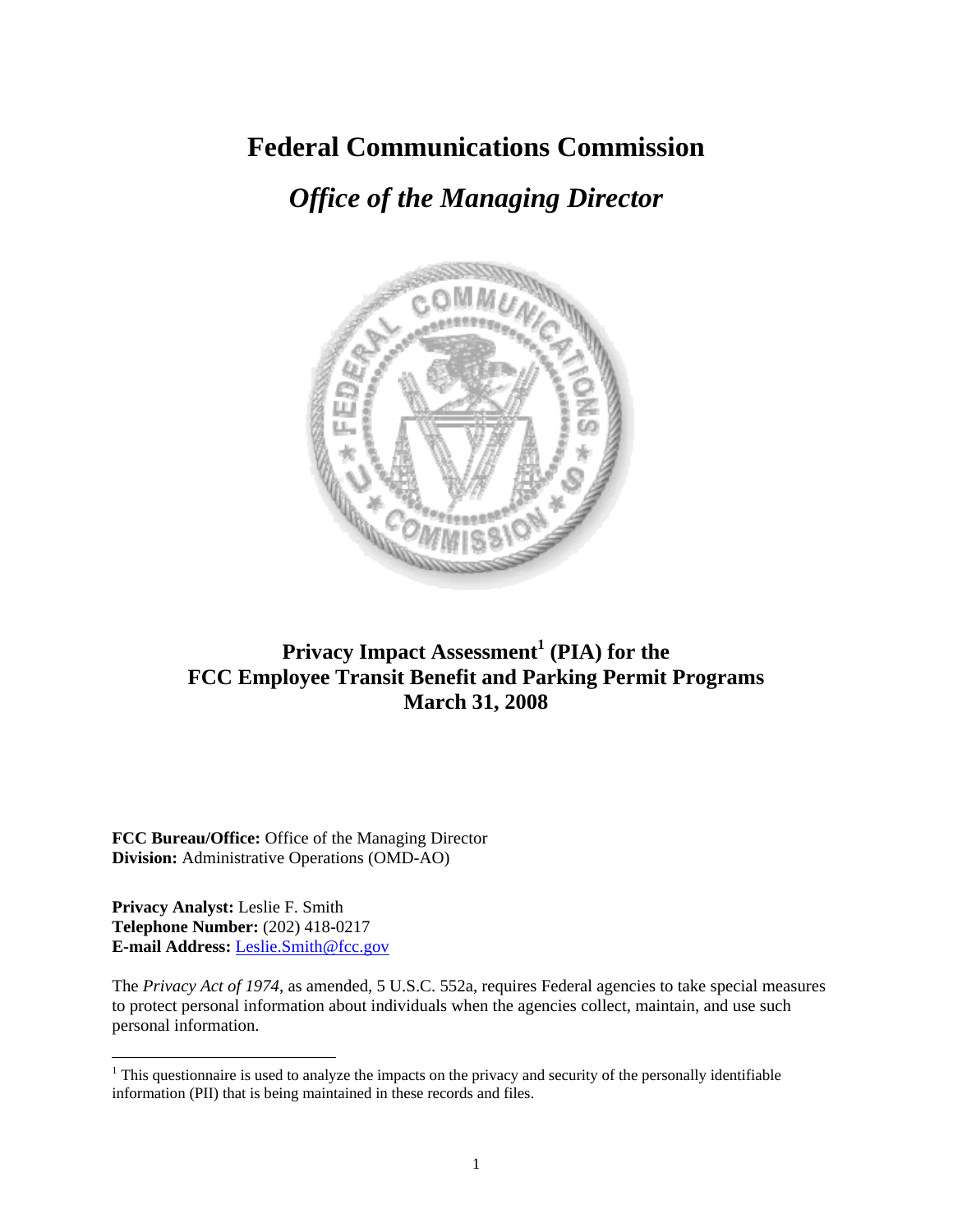Having established through the **Privacy Threshold Assessment** that this information system contains information about individuals, *e.g.*, personally identifiable information (PII), it is important that when the FCC makes changes to such an information system, the FCC then analyzes:

- (a) What changes are being made to the information that the system presently collects and maintains; and/or
- (b) What new information will be collected and maintained to determine the continuing impact(s) on the privacy of the individuals.

The Privacy Impact Assessment template's purpose is to help the bureau/office to evaluate the changes in the information in the system and to make the appropriate determination(s) about how to treat this information, as required by the Privacy Act's regulations.

#### **Section 1.0 Information System's Contents:**

- 1.1 Status of the Information System:
	- New information system—Development date:
	- $\overline{\boxtimes}$  Revised or upgraded information system—Revision or upgrade date: March 2008

If this system is being revised—what will be done with the newly derived information:

- $\boxtimes$  Placed in existing information system—Implementation Date: March 2008
	- Placed in new auxiliary/ancillary information system—Date:
- Other use(s)—Implementation Date:

Please explain your response:

This information system is being revised to update information about the transit benefits and parking permit programs and to add the new breach notification routine use, as required by OMB Memorandum m07-16 (May 22, 2007).

- 1.2 Has a Privacy Threshold Assessment been done?
	- $\Box$  Yes

Date:

 $\boxtimes$  No

If a Privacy Threshold Assessment has not been done, please explain why not:

 This information system has a system of records notice (SORN) that pre-dates the implementation of the Privacy Impact Assessment requirement.

If the Privacy Threshold Assessment (PTA) has been completed, please skip to Question 1.15

1.3 Has this information system, which contains information about individuals, *e.g.*, personally identifiable information (PII), existed under another name, *e.g.*, has the name been changed or modified?

 Yes  $\boxtimes$  No

If yes, please explain your response: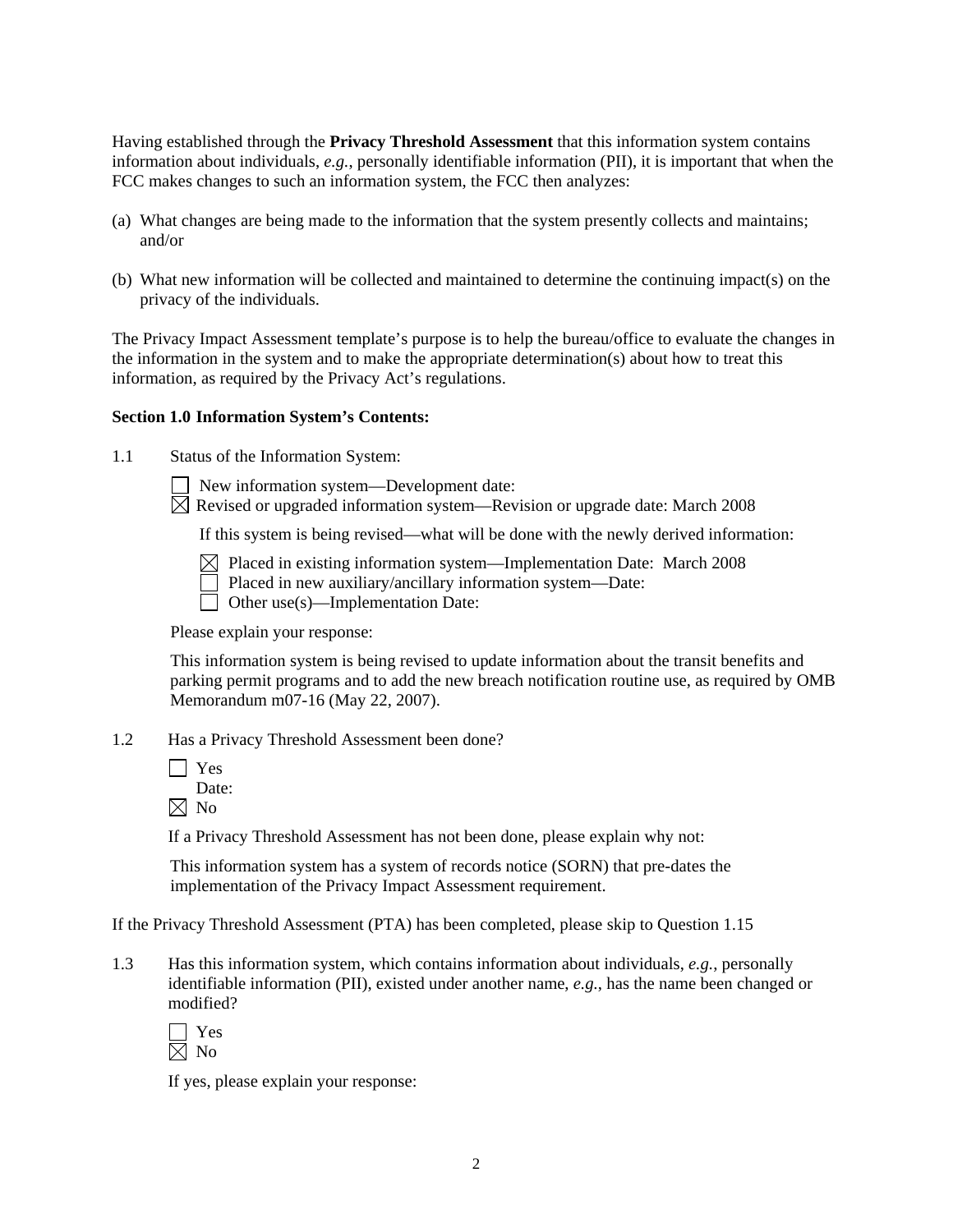1.4 Has this information system undergone a "substantive change" in the system's format or operating system?

If yes, please explain your response:

If there have been no such changes, please skip to Question 1.6.

1.5 Has the medium in which the information system stores the records or data in the system changed from paper files to electronic medium (computer database); or from one electronic information system to another, *i.e.*, from one database, operating system, or software program, *etc.*?

If yes, please explain your response:

1.6 Has this information system operated as part of another information system or was it linked to another information system:

| - |
|---|
|   |

If yes, please explain your response:

The FCC Employee Transit Benefit and Parking Permit Program is a "stand alone" information system, *e.g.*, it is not linked to any other FCC information systems. The Washington Metropolitan Transit Authoity (WMATA) maintains a separate information system that manages the Smartrip rider program, which contains information on those who use the Smartrip card to ride the metro and bus systems, including FCC employees who participate in the transit benefit subsidy program. Republic Properties and their contractor, Siemens, maintain a "stand alone" information system that manages the information on those who participate in the Portals II garage parking permit program.

If the information system is not part of, nor linked to another information system, please skip to Question 1.8

1.7 If so, was it operated by another bureau/office or transferred from another Federal agency to the FCC?

Please explain your response:

1.8 What information is the system collecting, analyzing, managing, storing, transferring, *etc.*:

#### **Information about FCC Employees:**



 No FCC employee information  $\overline{\boxtimes}$  FCC employee's name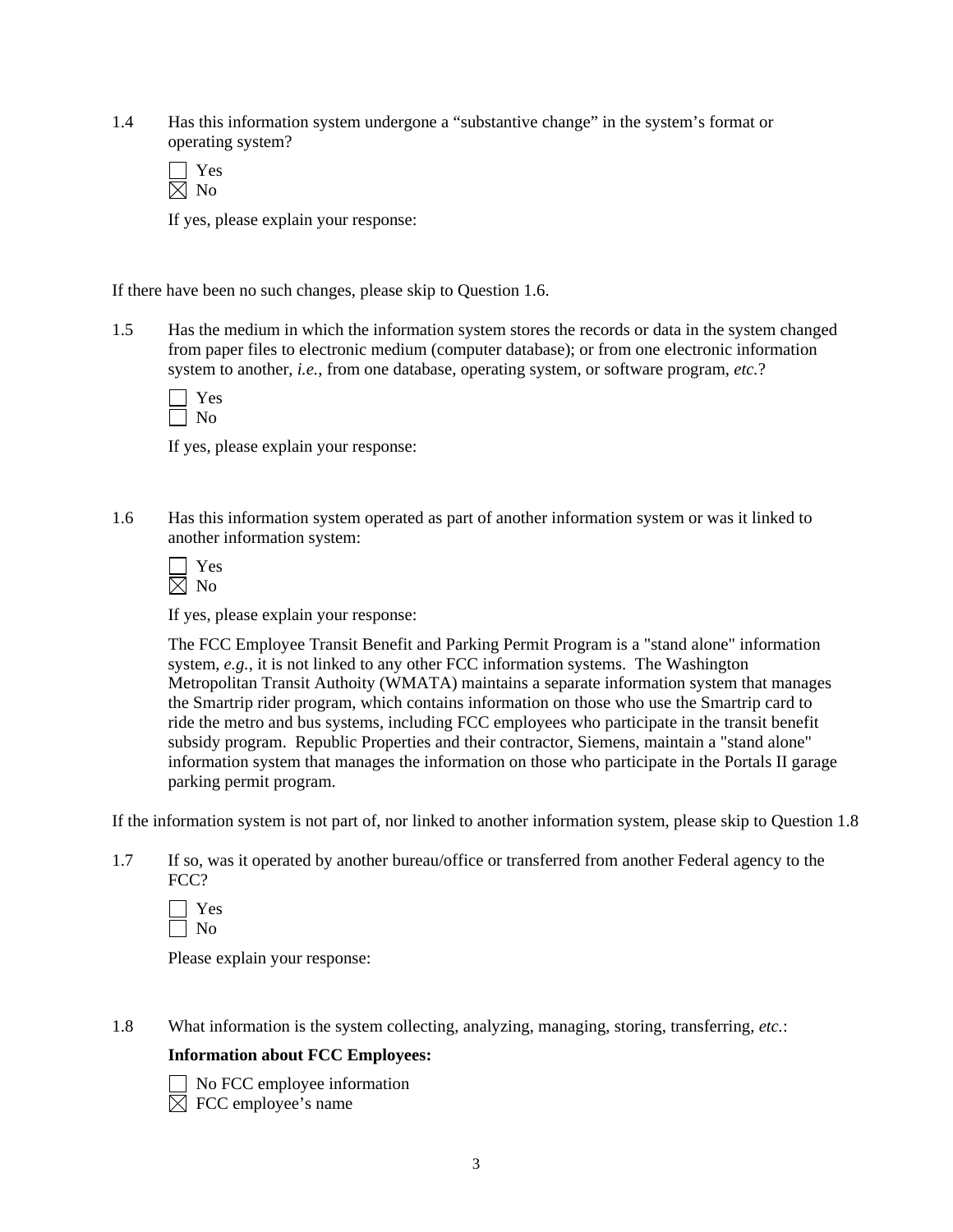| Other names used, <i>i.e.</i> , maiden name, <i>etc.</i> : Name change(s).                         |
|----------------------------------------------------------------------------------------------------|
| <b>SSN</b>                                                                                         |
| Race/Ethnicity                                                                                     |
| Gender                                                                                             |
| U.S. Citizenship                                                                                   |
| Non-U.S. Citizenship                                                                               |
| Biometric data                                                                                     |
| Finger prints                                                                                      |
| Voice prints                                                                                       |
| Retina scans/prints                                                                                |
| Photographs                                                                                        |
| Other physical information, i.e., hair color, eye color, identifying marks, etc.                   |
| Birth date/age                                                                                     |
| Place of birth                                                                                     |
| Medical data: Documents needed to verify handicap status.                                          |
| Marital status                                                                                     |
| Spousal information                                                                                |
| Miscellaneous family information                                                                   |
| $\boxtimes$ Home address: Address changes.                                                         |
| Home address history                                                                               |
| Home telephone number(s)                                                                           |
| Personal cell phone number(s)                                                                      |
| Personal fax number(s)                                                                             |
| Emergency contact data:                                                                            |
| Credit card number(s)                                                                              |
| Driver's license                                                                                   |
| $\boxtimes$ Bank account(s): FCC employees may chose to have their monthly transit benefit subsidy |
| deposited into their bank account.                                                                 |
| Personal e-mail address(es)                                                                        |
| FCC personal employment records                                                                    |
| Military records                                                                                   |
| Financial history                                                                                  |
| Foreign countries visited                                                                          |
| FCC badge number (employee ID): Badge number changes.                                              |
| Law enforcement data                                                                               |
| Background investigation history                                                                   |
| National security data                                                                             |
| Communications protected by legal privileges                                                       |
| Digital signature                                                                                  |
| Other information: FCC employment status, e.g., bargaining unit employee, non-bargaining           |
| unit employee, FTC (full time employee), part time employee, and/or title (executives only);       |
| FCC employees who park in the Portals II garage must provide their automobile vehicle              |
| registration number, vehicle license plate number, and a description of their vehicle;             |
| WMATA Smartrip Card Serial Number(s) (old and new, as applicable); FCC employee's                  |
| bureau/office, room number, telephone number, and signature; and transportation mode(s)            |
| and commuting costs.                                                                               |

## **Information about FCC Contractors:**

 No FCC contractor information Contractor's name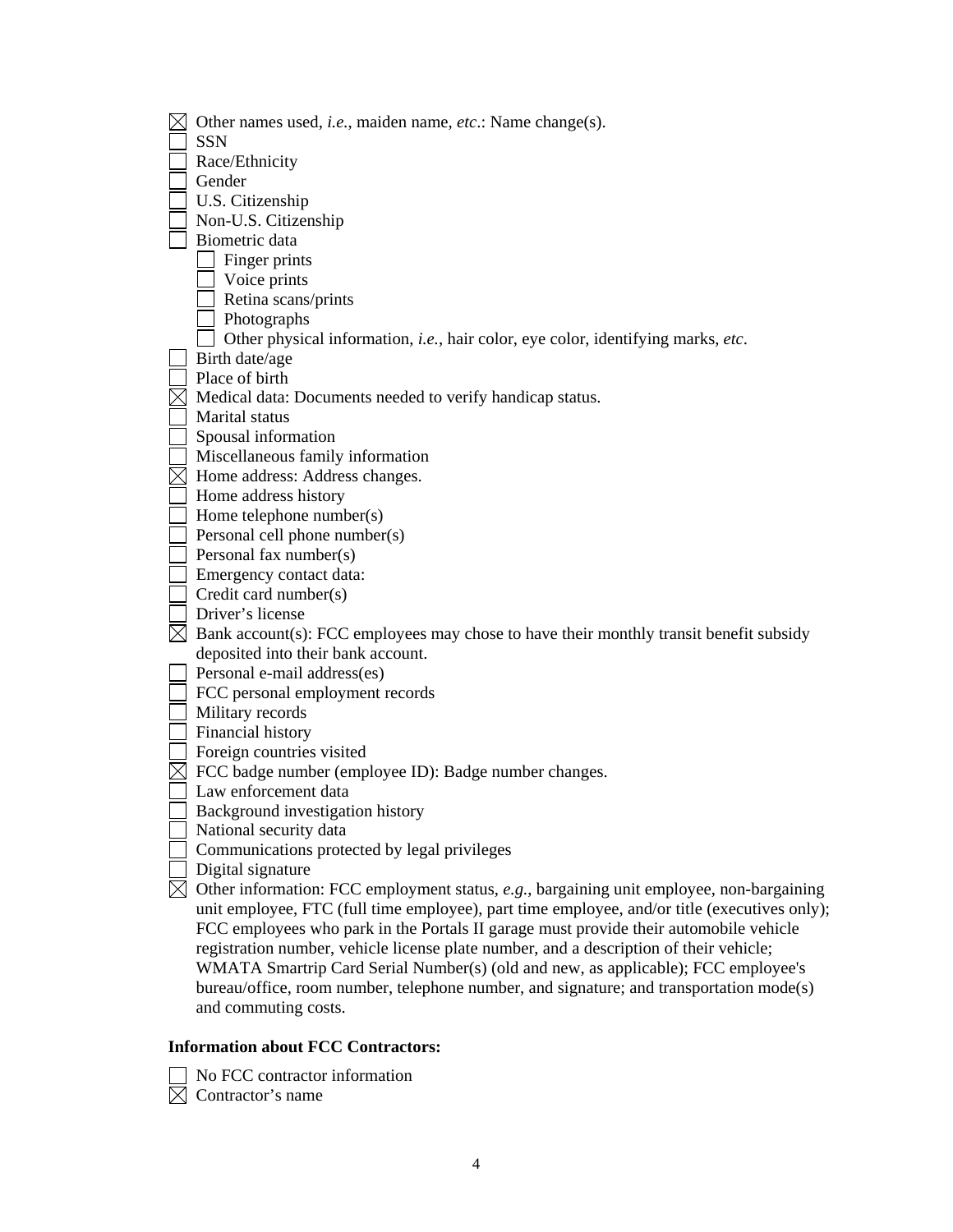| $\boxtimes$ | Other name(s) used, <i>i.e.</i> , maiden name, <i>etc.</i> : Name change(s).                              |
|-------------|-----------------------------------------------------------------------------------------------------------|
|             | <b>SSN</b>                                                                                                |
|             | Race/Ethnicity                                                                                            |
|             | Gender                                                                                                    |
|             | U.S. Citizenship                                                                                          |
|             | Non-U.S. Citizenship                                                                                      |
|             | Biometric data                                                                                            |
|             | Finger prints                                                                                             |
|             | Voice prints                                                                                              |
|             | Retina scans/prints                                                                                       |
|             | Photographs                                                                                               |
|             | Other physical information, i.e., hair color, eye color, identifying marks, etc.                          |
|             | Birth date/Age                                                                                            |
|             | Place of birth                                                                                            |
|             | Medical data: Documents needed to verify handicap status                                                  |
|             | Marital status                                                                                            |
|             | Spousal information                                                                                       |
|             | Miscellaneous family information                                                                          |
|             | $\boxtimes$ Home address: Address changes.                                                                |
|             | Home address history                                                                                      |
|             | Home telephone number(s)                                                                                  |
|             | Personal cell phone number(s)                                                                             |
|             | Personal fax number(s)                                                                                    |
|             | Emergency contact data:                                                                                   |
|             | Credit card number(s)                                                                                     |
|             | Driver's license number(s)                                                                                |
|             | Bank account(s):                                                                                          |
|             | Personal e-mail address(es)                                                                               |
|             | Non-FCC personal employment records                                                                       |
|             | Military records                                                                                          |
|             | Financial history                                                                                         |
|             | Foreign countries visited                                                                                 |
| $\boxtimes$ | FCC Contractor badge number (Contractor ID): Badge number changes.                                        |
|             | Law enforcement data                                                                                      |
|             | Background investigation history                                                                          |
|             | National security data                                                                                    |
|             | Communications protected by legal privileges                                                              |
|             | Digital signature                                                                                         |
|             | $\boxtimes$ Other information: FCC contractors who park in the Portals II garage must provide their state |
|             | and automobile license plate number, vehicle license plate number, and a description of their             |
|             | vehicle, i.e., year, make, and model; FCC phone number, contractor's signature.                           |
|             |                                                                                                           |

## **Information about FCC Volunteers, Visitors, Customers, and other Individuals:**

| Not applicable                                                                         |
|----------------------------------------------------------------------------------------|
| Individual's name:                                                                     |
| $\boxtimes$ Other name(s) used, <i>i.e.</i> , maiden name, <i>etc.</i> : Name changes. |
| <b>SSN</b>                                                                             |
| Race/Ethnicity                                                                         |
| Gender                                                                                 |
| Citizenship                                                                            |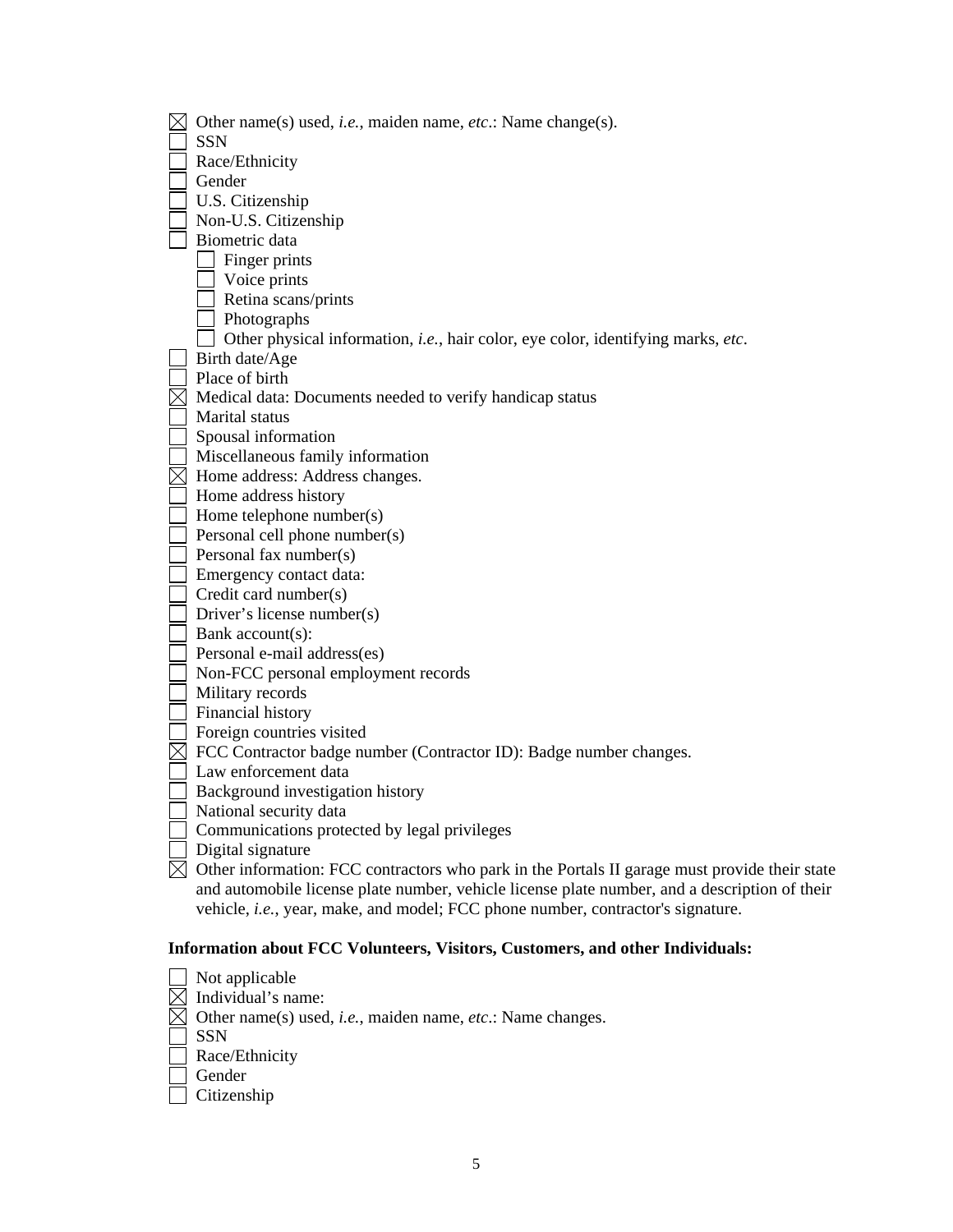| Non-U.S. Citizenship                                                                             |
|--------------------------------------------------------------------------------------------------|
| Biometric data                                                                                   |
| Fingerprints                                                                                     |
| Voiceprints                                                                                      |
| Retina scans/prints                                                                              |
| Photographs                                                                                      |
| Other physical information, <i>i.e.</i> , hair color, eye color, identifying marks, etc.         |
| Birth date/Age                                                                                   |
| Place of birth                                                                                   |
| Medical data: documents need to verify handicap status                                           |
| Marital status                                                                                   |
| Spousal information                                                                              |
| Miscellaneous family information                                                                 |
| Home address: Address changes.                                                                   |
| Home address history                                                                             |
| Home telephone number(s)                                                                         |
| Personal cell phone number(s)                                                                    |
| Personal fax number(s)                                                                           |
| Emergency contact data:                                                                          |
| Credit card number(s)                                                                            |
| Driver's license number(s)                                                                       |
| Bank account(s): FCC paid interns and co-op students may chose to have their monthly             |
| transit benefit subsidy deposited into their personal bank account.                              |
| Personal e-mail address(es)                                                                      |
| Non-FCC personal employment records                                                              |
| Military records                                                                                 |
| Financial history                                                                                |
| Foreign countries visited                                                                        |
| FCC badge number (employee ID): Badge number changes.                                            |
| Law enforcement data                                                                             |
| Background investigation history                                                                 |
| National security data                                                                           |
| Communications protected by legal privileges                                                     |
| Digital signature                                                                                |
| Other information: FCC employment status, e.g., paid intern or co-op student; FCC paid           |
| interns and co-op students who park in the Portals parking garage must provide information       |
| on their automobile, i.e., vehicle registration number, license plate number, and description of |
| their vehicle. Each individual who is not an FCC employee, contractor, or paid intern or         |
| student, but who is a member of a carpool/vanpool must provide his/her name, address, phone      |
| number, and signature.                                                                           |
|                                                                                                  |
| Information about Business Customers (usually not considered "personal information"):            |
| $\boxtimes$ Not applicable                                                                       |

- Name of business contact/firm representative
- Business/corporate purpose(s)
- Other business/employment/job description(s)
- Job description
- $\Box$  Professional affiliations
- $\overline{\Box}$  Partial SSN
- Business/office address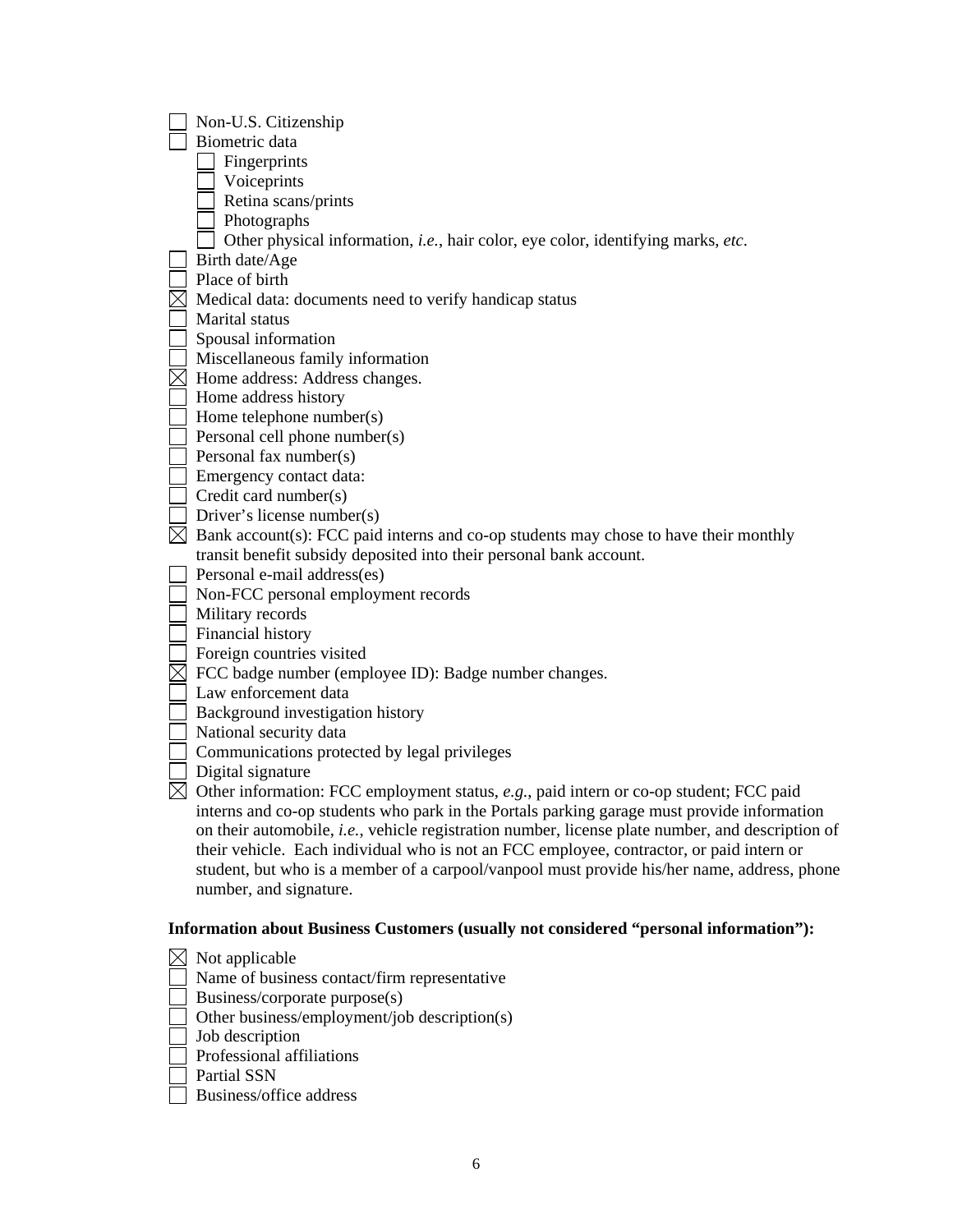| Intra-business office address (office or workstation) |
|-------------------------------------------------------|
| Business telephone number(s)                          |
| Business cell phone number(s)                         |
| Business fax number(s)                                |
| Business pager number(s)                              |
| Business e-mail address(es)                           |
| Bill payee name                                       |
| Bank routing number(s)                                |
| Income/Assets                                         |
| Web navigation habits                                 |
| Commercially obtained credit history data             |
| Commercially obtained buying habits                   |
| Credit card number(s)                                 |
| Bank account(s)                                       |
| Other information:                                    |
|                                                       |

- 1.9 What are the sources for the information that you are collecting:
	- $\boxtimes$  Personal information from FCC employees: FCC employees must provide information about their work commute, *e.g.*, origin and destination of their commute, so that the FCC and the Washington Metropolitan Area Transit Authority (WMATA) can calculate the monthly transit benefit payment to which they are entitled. FCC employees who park in the Portals II parking garage must provide information on their vehicle; and medical data proving handicap status (as applicable).
	- $\boxtimes$  Personal information from FCC contractors: medical data proving handicap status (as applicable) and personally identifiable information and vehicle information for parking permit purposes.
	- $\boxtimes$  Personal information from non-FCC individuals and/or households: carpool/vanpool riders must provide personally idenifiable information for parking permit purposes, and handicap status (as applicable).
	- Non-personal information from businesses and other for-profit entities:
	- Non-personal information from institutions and other non-profit entities:
	- Non-personal information from farms:
	- Non-personal information from Federal Government agencies:
	- Non-personal information from state, local, or tribal governments:
	- Other sources:
- 1.10 Will the information system obtain, use, store, analyze, *etc*., information about individuals, *e.g*, personally identifiable information (PII), from other information systems, including both FCC and non-FCC information systems?

| c |
|---|
|   |

Please explain your response:

The transit benefits information system is a "stand alone" database, *e.g.*, it is not linked to any other FCC or non-FCC information systems. It stores information about each FCC employee, paid intern, and co-op student who participates in this program, including his/her FCC badge ID, bureau/office, room number, home address, and commute-to-work route (origin and destination). The commuting cost information is used to verify the monthly transit benefit subsidy to which the participant is entitled. The Republic Properties and Siemens maintain a parking permit database is also a "stand alone" information system without links to any other FCC or non-FCC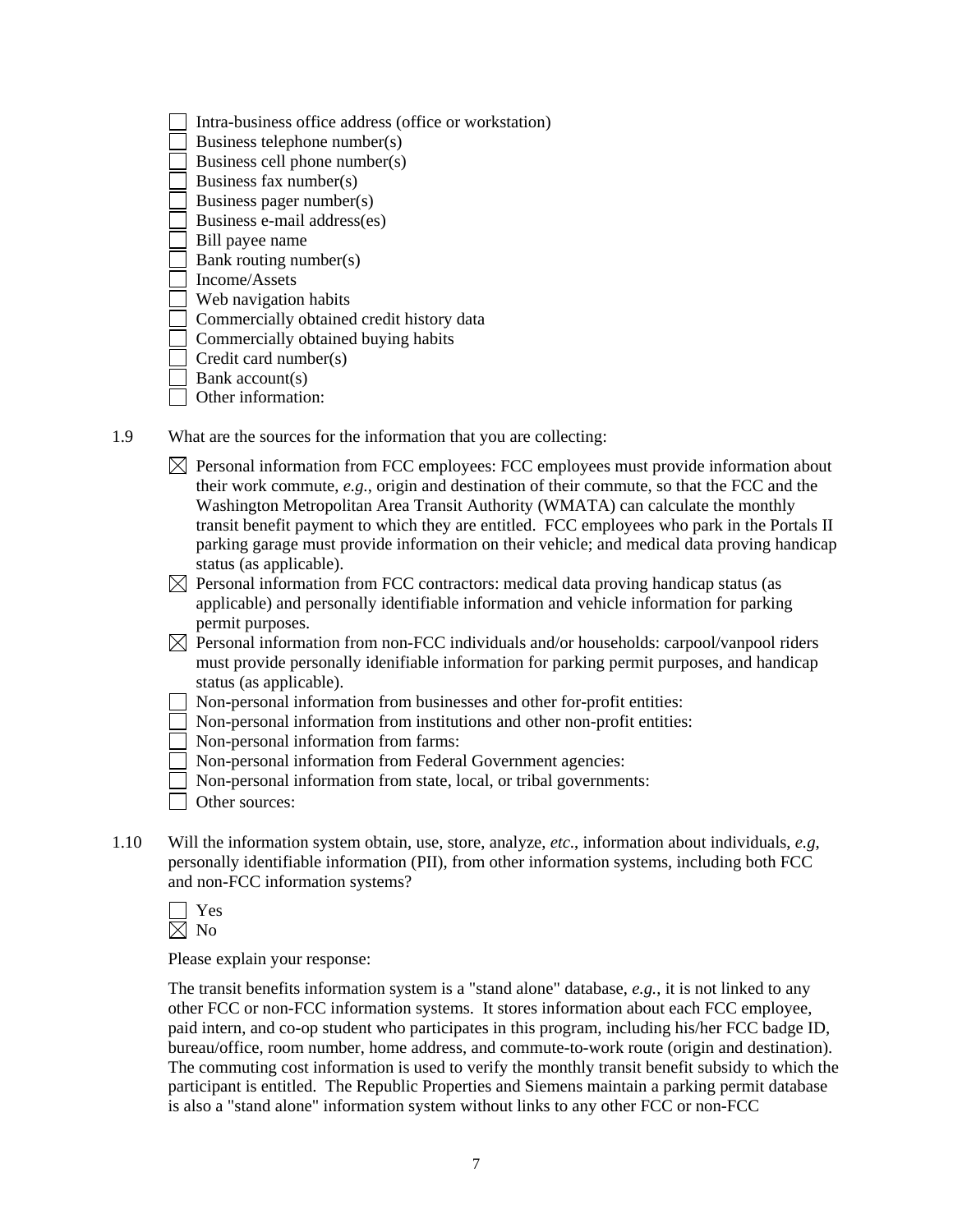information systems. It stores information about each FCC employee, paid intern, executive, coop student, and contractor who is issued a vehicle parking permit, their handicap status (when applicable), and/or carpool/vanpool participants, as applicable. This information is used to monitor the use of the Portals II garage, *i.e.*, ingress and egress, handicap parking zones, executive parking zones, *etc*.

If the information system does not use any PII from other information systems, please skip to Question 1.15

1.11 If the information system uses information about individuals from other information systems, what information will be used?

| Names:                                                                                   |
|------------------------------------------------------------------------------------------|
| <b>SSN</b>                                                                               |
| Citizenship:                                                                             |
| Biometric data                                                                           |
| Finger prints                                                                            |
| Voice prints                                                                             |
| Retina scan/prints                                                                       |
| Photographs                                                                              |
| Other physical information, <i>i.e.</i> , hair color, eye color, identifying marks, etc. |
| Birth date/Age                                                                           |
| Place of birth                                                                           |
| Medical data: documents to verify handicap status.                                       |
| Marital status                                                                           |
| Spousal information                                                                      |
| Miscellaneous family information:                                                        |
| Home address                                                                             |
| Home address history                                                                     |
| Home telephone number(s)                                                                 |
| Personal cell phone number(s)                                                            |
| Personal fax number(s)                                                                   |
| Emergency contact data                                                                   |
| Credit card number(s)                                                                    |
| Driver's license                                                                         |
| Bank account(s):                                                                         |
| Personal e-mail address(es)                                                              |
| Non-FCC personal employment records                                                      |
| Non-FCC government badge number (employee ID)                                            |
| Law enforcement data                                                                     |
| Military records                                                                         |
| National security data                                                                   |
| Communications protected by legal privileges                                             |
| Financial history                                                                        |
| Foreign countries visited                                                                |
| Background investigation history                                                         |
| Digital signature                                                                        |
| Consumer/customer name                                                                   |
| Consumer/customer SSN                                                                    |
| Consumer/customer address                                                                |
| Consumer/customer birthday/age                                                           |
| Consumer/customer telephone number(s)                                                    |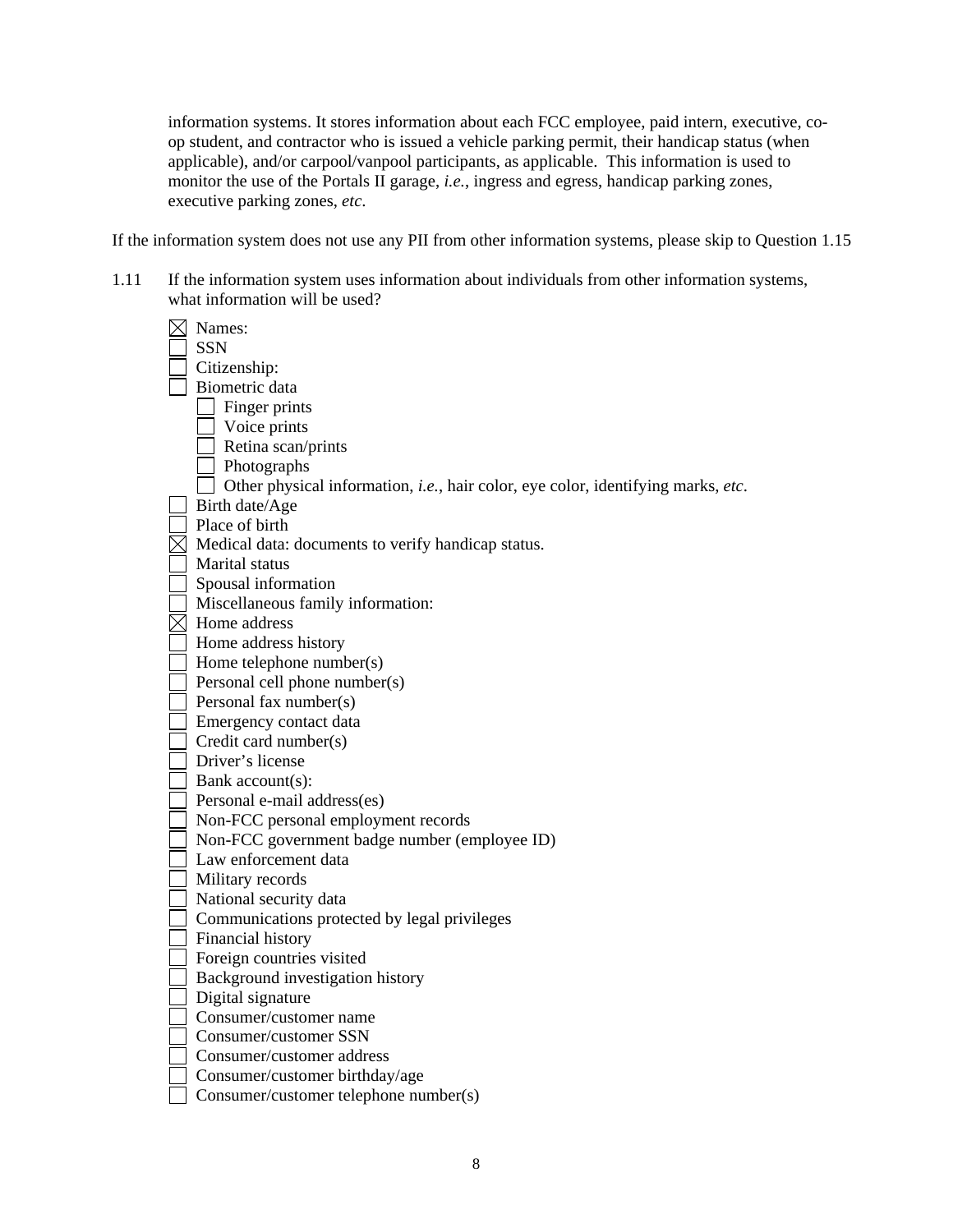- Consumer/customer cell phone number(s)
- Consumer/customer telephone/cell phone/fax account number(s)
- $\boxtimes$  Other information: Republic Properties and Siemens information systems store data about those who have been issues a parking permit, including handicap status (as applicable), vehicle make/model, state and license plate number, executive status, and vanpool and carpool verification, *etc.*

#### **Information about Business Customers (usually not considered "personal information"):**

- $\boxtimes$  Not applicable Name of business contact/firm representative Business/corporate purpose(s) Job description Professional affiliations Partial SSN Intra-business office address (office or workstation) Business telephone number(s) Business cell phone number(s) Business fax number(s) Business e-mail address(es) Race/Ethnicity Gender Bill payee name Bank routing number(s) Income/Assets Web navigation habits Commercially obtained credit history data Commercially obtained buying habits Personal clubs and affiliations Credit card number(s) Bank account(s) Other information:
- 1.12 Will this information system derive new information, records, or data, or create previously unavailable information, records, or data, through aggregation or consolidation from the information that will now be collected via this link to the other system, including information, records, or data, that is being shared or transferred from the other information system(s)?

Please explain your response:

1.13 Can the information, whether it is: (a) in the information system, (b) in a linked information system, and/or (c) transferred from another system, be retrieved by a name or a "unique identifier" linked to an individual, *e.g.*, SSN, name, home telephone number, fingerprint, voice print, *etc*.?

| ۳ |
|---|
|   |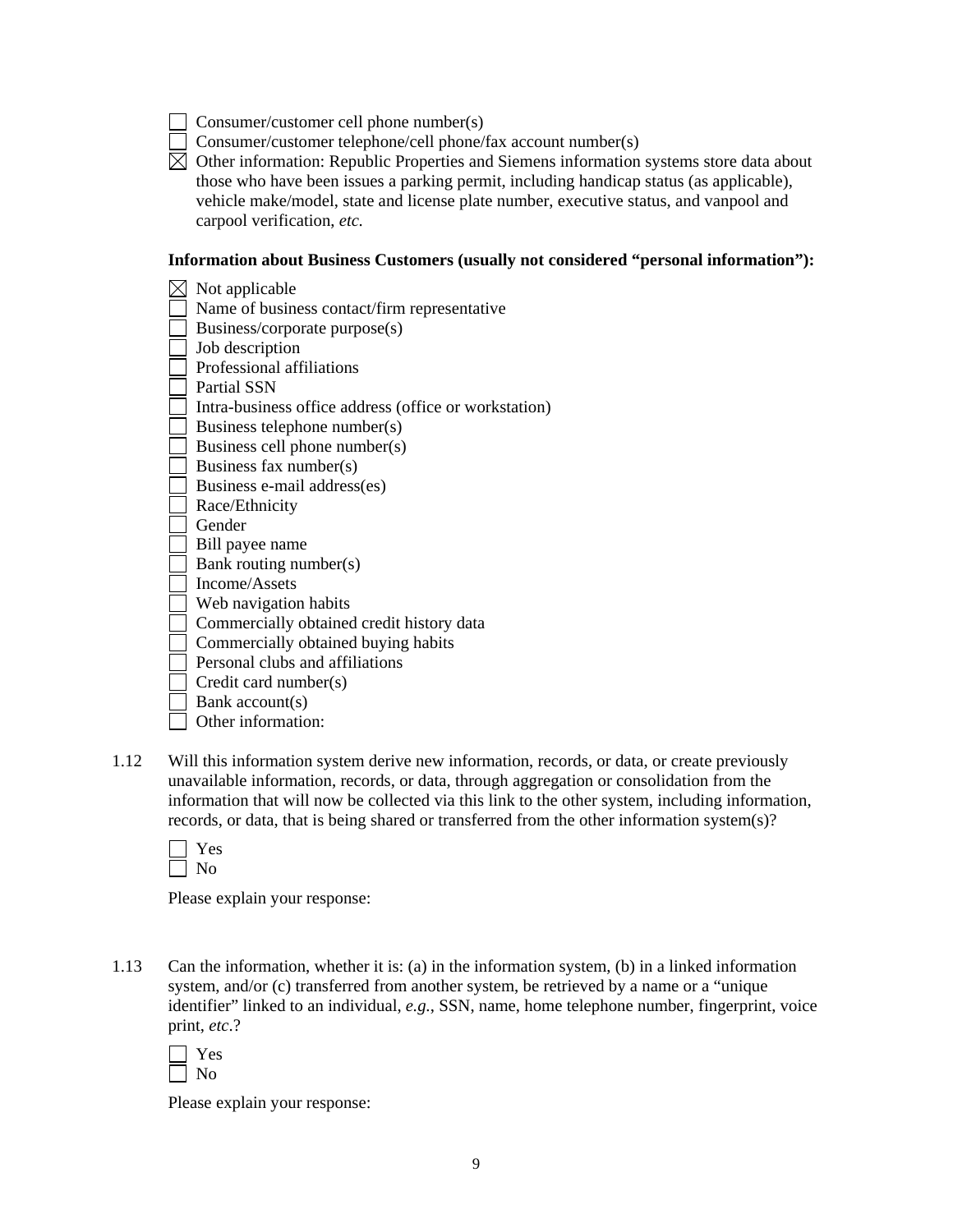The FCC can obtain personally identifiable information (PII) about FCC employees, contractors, paid interns, co-op students, and carpool/vanpool riders, who participate in the Portals II garage parking permit program from the Republic Properties and Siemens, which maintained the parking permit data.

1.14 Will the new information include: (a) personal information about individuals, *e.g*., personally identifiable information (PII); (b) be included in the individual's records; or (c) be used to make a determination about an individual?

Please explain your response:

The PII is used to determine whether an FCC employee, paid intern, or co-op student may participate in either the transit benefit subsidy program or the parking permit program. The PII is used to verify: (a) how much of a transit subsidy the individual is entitled to receive, based on the commute-to-work information the individual has provided to WMATA; or (b) the type of parking permit the FCC employee, contractor, paid intern, co-op student, or carpool/vanpool rider may be issued, *i.e.*, handicap parking permit, executive parking permit, vanpool or carpool permit, *etc*.

1.15 Under the *Privacy Act of 1974*, as amended, 5 U.S.C. 552a, Federal agencies are required to have a System of Records Notice (SORN) for an information system like this one, which contains information about individuals, *e.g.*, "personally identifiable information" (PII).

A System of Records Notice (SORN) is a description of how the information system will collect, maintain, store, and use the personally identifiable information (PII).

Is there a SORN that already covers this PII in this information system?



If yes, what is this System of Records Notice (SORN): FCC/OMD-7, "FCC Employee Transit Benefit and Parking Permit Programs."

Please provide the citation that was published in the *Federal Register* for the SORN: 71 FR 17234, 17252 (April 5, 2006).

If a SORN already covers this PII, please skip to **Section 2.0 System of Records Notice (SORN) Update** to address any changes to this SORN.

If a system of records notice (SORN) does not presently cover the information about individuals in this system, then it is necessary to determine whether a new FCC system of records notice must be created for the information.

1.16 If this information system is not covered by a system of records notice (SORN), does the information system exist by itself, or does it now, or did it previously exist as a component or subset of another SORN?

| ٣ |
|---|
|   |

If yes, please explain what has occurred: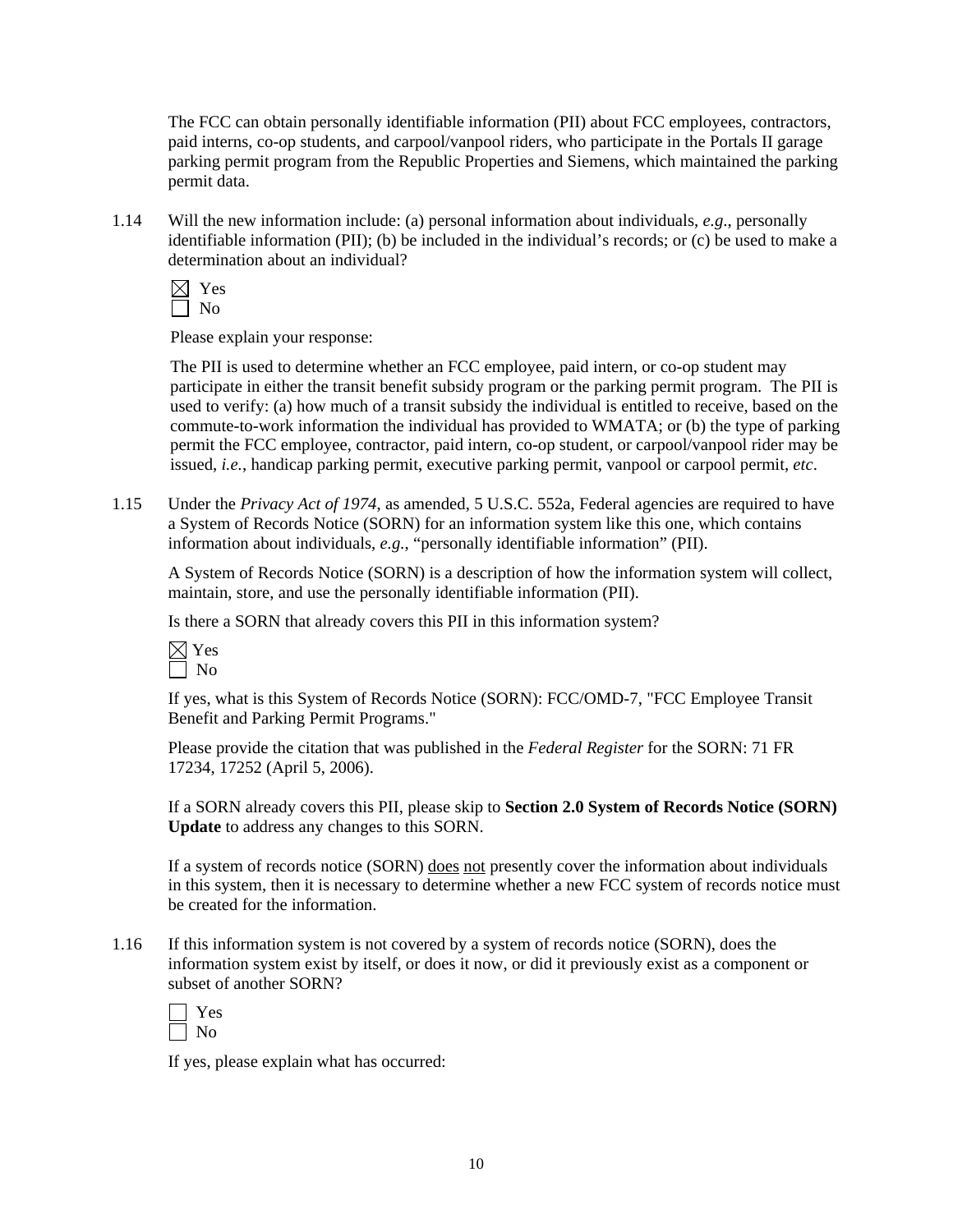What is the System of Records Notice (SORN) of which it is currently or previously a component or subset:

Please also provide the citation that was published in the *Federal Register* for the SORN:

- 1.17 What are the purposes or functions that make it necessary to create a new a system of records notice (SORN) for this information system, *e.g.*, why is the information being collected?
- 1.18 Where is this information for the system of records notice (SORN) located?
- 1.19 Is the use of the information both relevant and necessary to the purposes for which the information system is designed, *e.g.*, is the SORN only collecting and using information for the specific purposes for which the SORN was designed so that there is no "extraneous" information included in the database(s) or paper files?

Please explain your response:

If yes, please skip to Question 1.21.

- 1.20 If not, why or for what reasons is the information being collected?
- 1.21 Is the information covered under a Security Classification as determined by the FCC Security Officer?

 $\Box$  Yes  $\Box$  No

Please explain your response:

- 1.22 What is the legal authority that authorizes the development of the information system and the information/data collection?
- 1.23 In what instances would the information system's administrator/manager/developer permit disclosure to those groups outside the FCC for whom the information was not initially intended.

 Such disclosures, which are referred to as "Routine Uses," are those instances that permit the FCC to disclose information from a SORN to specific "third parties." These disclosures may be for the following reasons:

(check all that are applicable)

Adjudication and litigation: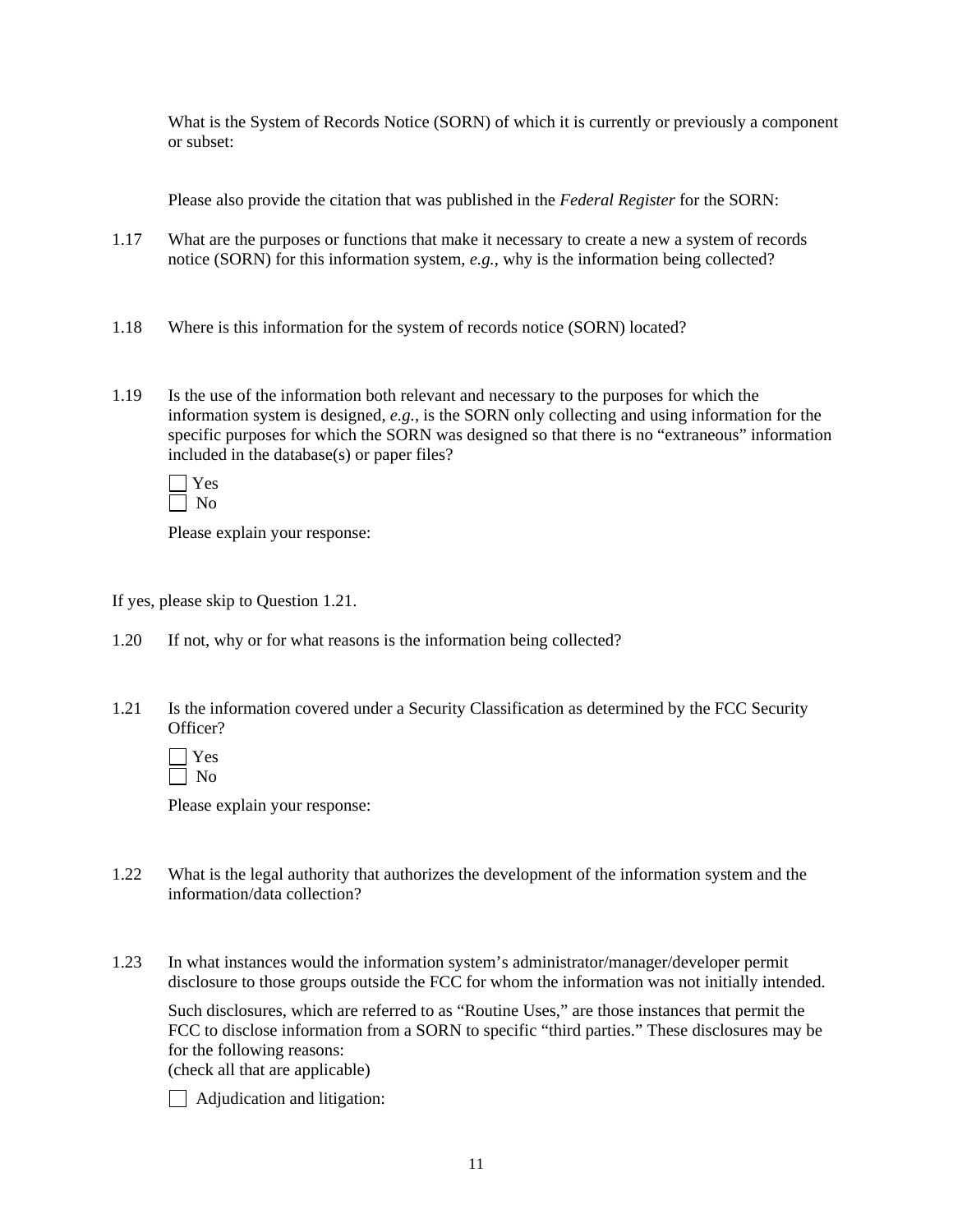|      | Committee communications:                                                                                                                                                        |
|------|----------------------------------------------------------------------------------------------------------------------------------------------------------------------------------|
|      | Compliance with welfare reform requirements:                                                                                                                                     |
|      | Congressional inquiries:                                                                                                                                                         |
|      | Emergency response by medical personnel and law enforcement officials:                                                                                                           |
|      | Employment, security clearances, licensing, contracts, grants, and other benefits by the FCC:                                                                                    |
|      | Employment, security clearances, licensing, contracts, grants, and other benefits upon a<br>request from another Federal, state, local, tribal, or other public authority, etc.: |
|      | FCC enforcement actions:                                                                                                                                                         |
|      | Financial obligations under the Debt Collection Act:                                                                                                                             |
|      | Financial obligations required by the National Finance Center:                                                                                                                   |
|      | First responders, e.g., law enforcement, DHS, FEMA, DOD, NTIA, etc.:                                                                                                             |
|      | Government-wide oversight by NARA, DOJ, and/or OMB:                                                                                                                              |
|      | Labor relations (NTEU):                                                                                                                                                          |
|      | Law enforcement and investigations:                                                                                                                                              |
|      | Program partners, e.g., WMATA, etc.:                                                                                                                                             |
|      | Breach of Federal data:                                                                                                                                                          |
|      | Others "third party" disclosures:                                                                                                                                                |
| 1.24 | Will the information be disclosed to consumer reporting agencies?<br>Yes                                                                                                         |

| ×<br>×. |
|---------|
|---------|

Please explain your response:

- 1.25 What are the policies for the maintenance and secure storage of the information?
- 1.26 How is information in this system retrieved?
- 1.27 What policies and/or guidelines are in place on how long the bureau/office will retain the information?
- 1.28 Once the information is obsolete or out-of-date, what policies and procedures have the system's managers/owners established for the destruction/purging of the data?
- 1.29 Have the records retention and disposition schedule(s) been issued or approved by the National Archives and Records Administration (NARA)?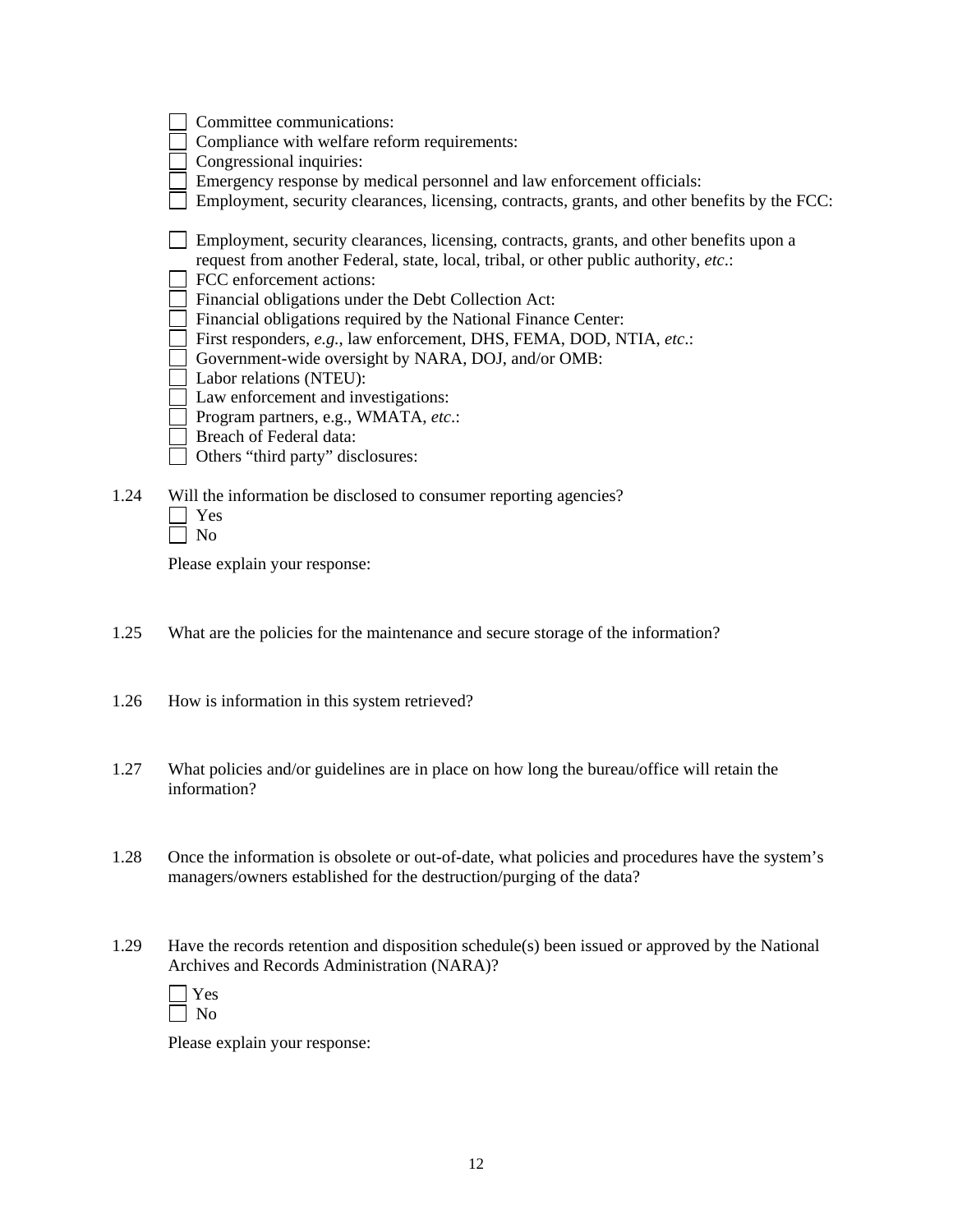If a NARA records retention and disposition schedule has been approved for this System of Records Notice (SORN), please skip to **Section 2.0 System of Records Notice (SORN) Update**:

1.30 If there is no NARA approved records retention and disposal schedule, has there been any coordination with the Performance Evaluation and Records Management Branch (PERM) or the Records Officer?

Please explain your response:

If this is a new System of Records Notice (SORN), please skip to **Section 3.0 Development, Management, and Deployment and/or Sharing of the Information:** 

#### **Section 2.0 System of Records Notice (SORN) Update:**

If a System of Records Notice (SORN) currently covers the information, please provide information to update and/or revise the SORN:

2.1 Have there been any changes to the Security Classification for the information covered by the system of records notice (SORN) from what was originally determined by the FCC Security Officer?

 Yes  $\boxtimes$  No

Please explain your response:

 FCC/OMD-7, "FCC Employee Transit Benefit and Parking Permit Programs," SORN does not have a security classification.

2.2 Have there been any changes to the location of the information covered by the system of records notice (SORN)?

Please explain your response:

 This SORN is maintained by the Administrative Services Center (ASC), Associate Managing Director--Administrative Operations (AMD-AO), in the Office of the Managing Director (OMD), at FCC headquarters,  $445 \overline{12}^{\text{th}}$  Street, S.W., Room TW-C201, Washington, DC 20554.

(1) The information related to those FCC employees, paid interns, and co-op students who participate in the WMATA's Smartrip portion of the transit benefits subsidy program is also stored in the databases maintained by the Washington Metropolitan Area Transit Authority, headquartered at 600 Fifth Street, NW, Washington, DC 20001.

(2) The information related to the FCC employees, paid-interns, co-op students, contractors, and carpool/vanpool riders, who have been issued a parking permit is stored in an information system maintained by ASC, OMD-AMD, and in an information system operated by Republic Properties, which owns the Portals II parking garage, and Siemens, its contractor.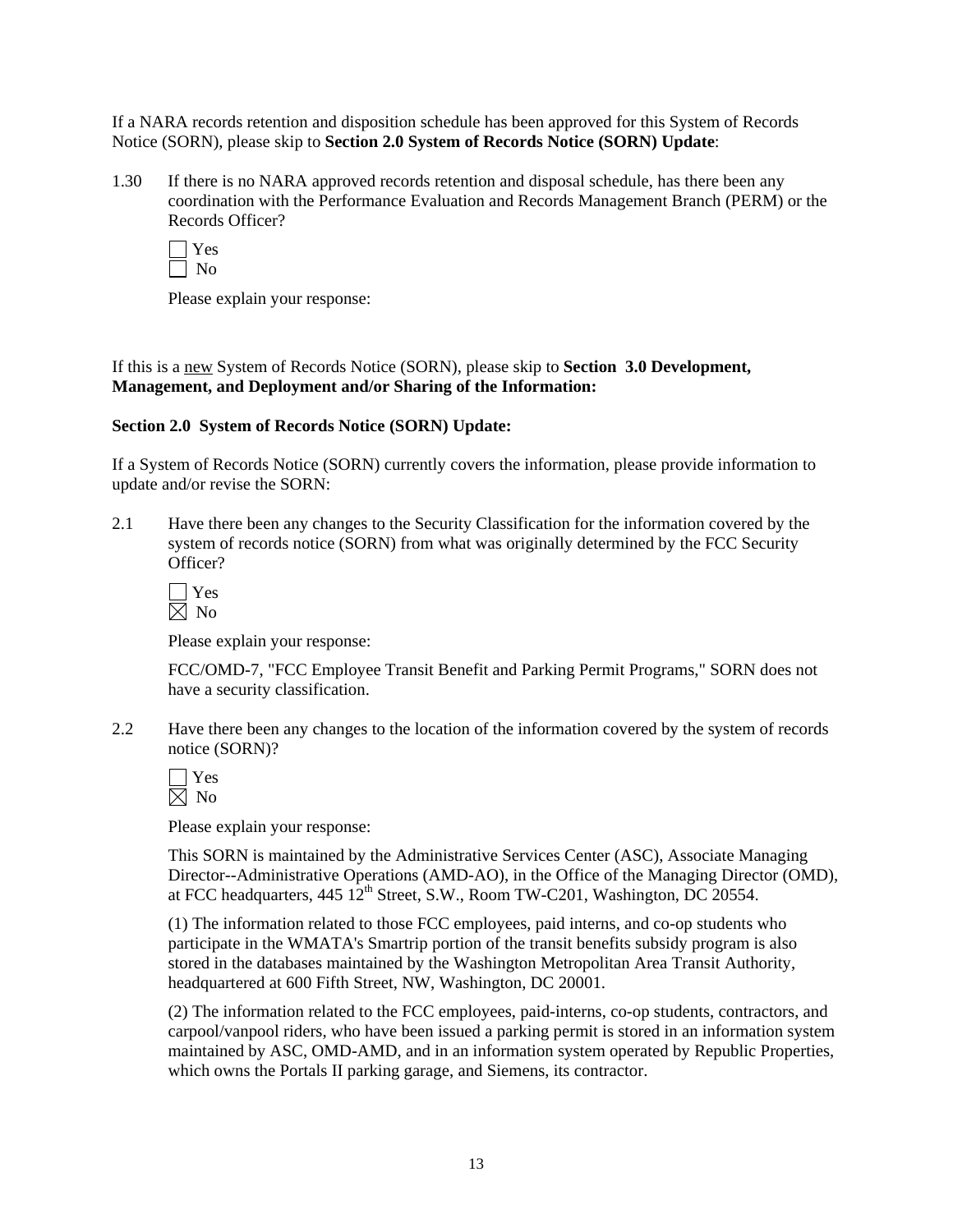- 2.3 Have there been any changes to the categories of individuals covered by the system of records notice (SORN)?
	- Yes  $\overline{\boxtimes}$  No

Please explain your response:

 The categories of individuals covered by this SORN include full-time and part-time FCC employees, paid interns, and co-op students, who participate in the FCC Transit Benefit and Parking Permit Programs, *i.e.*, applicants and recipients of transit fare benefit subsidies issued by the FCC, holders of parking permits, including full time and part time FCC employees, paid interns, co-op students, executive status employees, handicap status employees, contractors, and non-FCC employees and contractors who are members of carpools and vanpools.

2.4 Have there been any changes to the categories of records, *e.g.*, types of information (or records) that the system of records notice (SORN) collects, maintains, and uses?



Please explain your response:

 The categories of records in this SORN include the personally identifiable information (PII) required to administer the Transit Benefits and Parking Permit Programs. This PII serves to determine each applicant's qualifications based on handicap status, to determine his/her mode of transportation to and from work ("commute to work"), and to certify that his/her monthly commuting cost to and from work is accurate. These records include the information obtained from FCC Forms A-30, A-75, and A-75A, as follows:

(1) Employee transit benefit subsidy program applications, transit benefit certification, "change request" information on employee transit benefit program application recipients, parking application, vanpool and carpool verification, employee handicap verification, and executive staff title.

(2) Information regarding the organizational location, employee's office telephone number, FCC employee, paid intern, co-op student, or contractor badge number (employee ID), home address, vehicle made/model, license plate number, handicap status documents, vanpool /carpool information, executive status title, mode of transportation and monthly cost of bus and/or metro transportation for FCC employees, paid interns, or co-op students, who have submitted applications for the Transit Benefits and/or Parking Permit Programs.

(3) Records and reports of disbursements to transit benefit recipients, parking permit recipients, handicap status, and information on local public mass transit facilities.

(4) Information regarding individuals who are not affiliated with the FCC who are carpool or vanpool riders.

2.5 Have there been any changes to the legal authority under which the FCC collects and maintains the information covered by the system of records notice (SORN)?

Please explain your response:

 The statutory authority to provide public transportation, parking records, and handicap parking services is derived from 5 U.S.C. 7901 and 7905, 5 U.S.C. 301, and Executive Order 13105.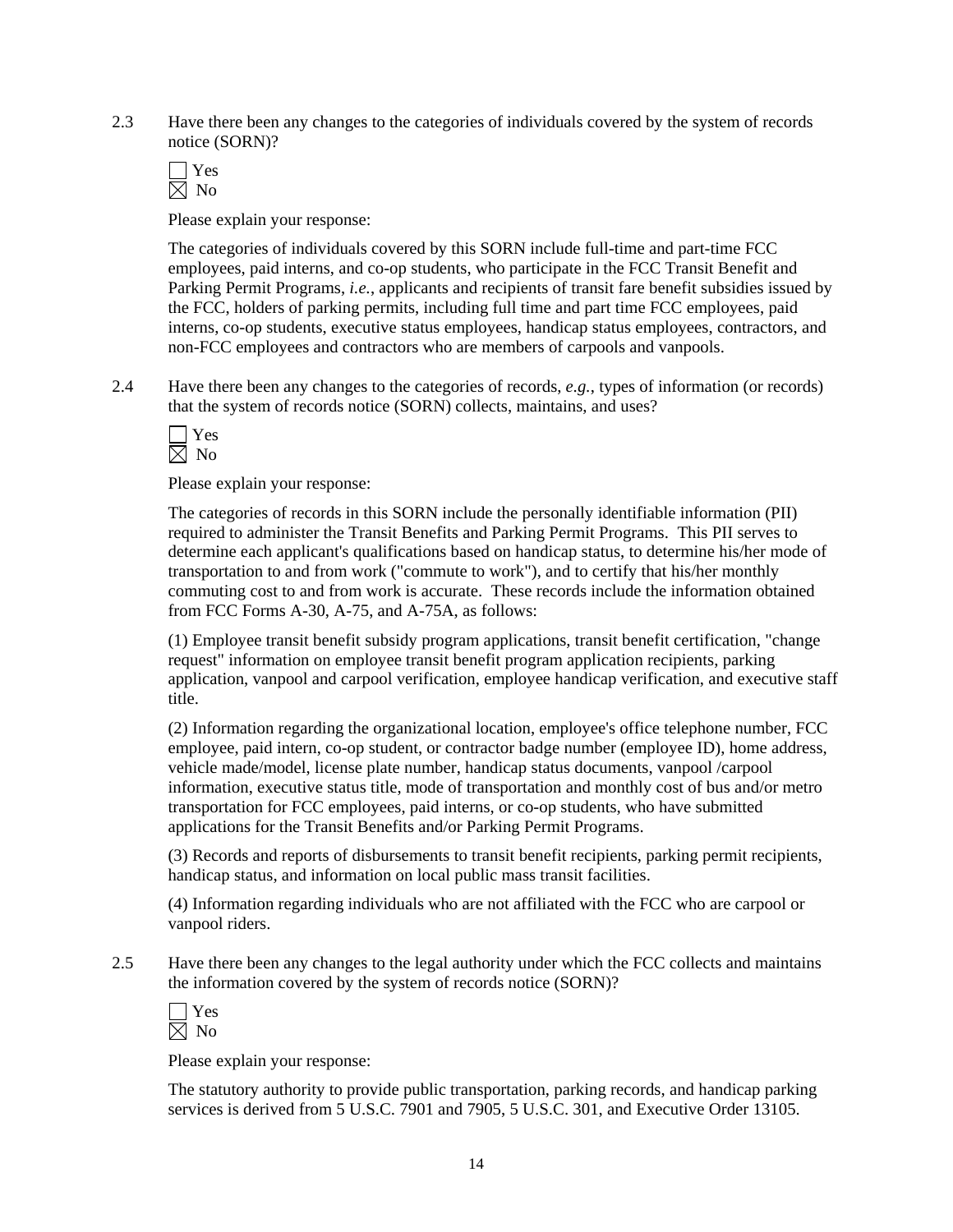2.6 Have there been any changes to the purposes for collecting, maintaining, and using the information covered by the system of records notice (SORN)?

 Yes  $\overline{\boxtimes}$  No

Please explain your response:

The FCC's purposes for collecting, maintaining, and using the PII contained in this SORN are used as follows:

(1) To support the FCC's program that provides transportation subsidies and issues parking permits to FCC employees, paid interns, and co-op students and/or contractors (as applicable); and

(2) To ensure for auditing purposes the accuracy and integrity of this FCC program, to qualify and to certify beneficiaries of the program, and to prepare listing and reports for use by the FCC and the other Federal, state, and local agencies charged with oversight of or contribution to the transit subsidy benefit and/or parking permit programs.

2.7 Have there been any changes to the Routine Uses under which disclosures are permitted to "third parties" as noted in the system of records notice (SORN)?

 If the Routine Uses have changed, what changes were made: (check all that apply and explain the changes)

- Not applicable—there have been no changes to the Routine Uses
- $\boxtimes$  Adjudication and litigation:
- $\boxtimes$  Breach of Federal data: Required by OMB Memorandum M-07-16 (May 23, 2007).
- Committee communications:
- Compliance with welfare reform requirements:
- $\boxtimes$  Congressional inquiries:
	- Emergency response by medical personnel and law enforcement officials:
- $\Box$  Employment, security clearances, licensing, contracts, grants, and other benefits by the FCC:

 Employment, security clearances, licensing, contracts, grants, and other benefits upon a request from another Federal, state, local, tribal, or other public authority, *etc.*:

FCC enforcement actions:

- $\boxtimes$  Financial obligations under the Debt Collection Act:
- $\overline{\boxtimes}$  Financial obligations required by the National Finance Center:
- First responders, *e.g.*, law enforcement, DHS, FEMA, DOD, NTIA, *etc*.:
- $\boxtimes$  Government-wide oversight by NARA, DOJ, and/or OMB:
- $\boxtimes$  Labor relations:
- $\boxtimes$  Law enforcement and investigations:
- Program partners, *e.g.*, WMATA:
	- Others Routine Use disclosures not listed above:
- 2.8 Have there been any changes as to whether the FCC will permit the information covered by the system of records notice (SORN) can be disclosed to consumer reporting agencies?
	- Yes  $\boxtimes$  No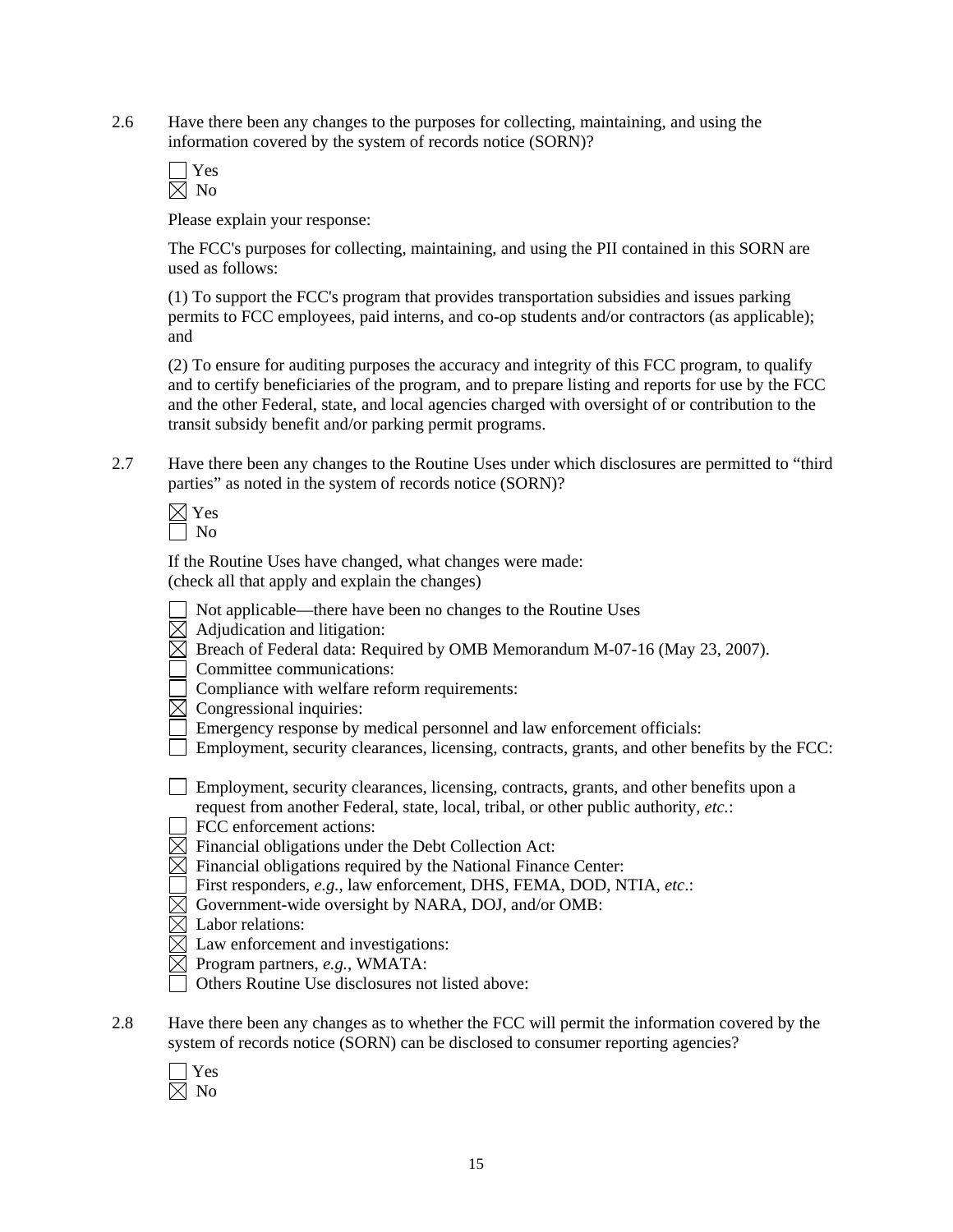Please explain your response:

Information covered by the FCC/OMD-7, "FCC Employee Transit Benefit and Parking Permit Programs," SORN is not disclosed to consumer reporting agencies.

2.9 Have there been any changes to the policies and/or guidelines for the storage and maintenance of the information covered by this system of records notice (SORN)?

 Yes  $\boxtimes$  No

Please explain your response:

 Records are maintained in file folders and in the FCC's transit benefit and parking permit computer databases, in the Washington Metropolitan Area Transit Authority (WMATA) database(s) associated with the Smartrip program, and/or in Republic Properties and Siemens database(s), as applicable.

2.10 Have there been any changes to how the information covered by the system of records notice (SORN) is retrieved or otherwise accessed?



Please explain your response:

 Records are retrieved by the employee's name or by the FCC badge identification number, vehicle license tag number, and/or parking permit number.

2.11 Have there been any changes to the safeguards that the system manager has in place to protect unauthorized access to the information covered by the system of records notice (SORN)?



Please explain your response:

 Records are maintained in a secured area and are available only to authorized personnel, *e.g.*, FCC and contract personnel, whose duties required access. Computer databases are set up with a secured password. File cabinets where the records are stored are controlled by on-site personnel when unlocked and locked when not in use. All transit subsidy benefits and parking permits are kept in a locked cash box contained in a (cylinder lock) drawer. At close of business, the cash box is secured in a government issued safe with a combination lock.

Please note that you must also provide an update of the current protections, safeguard, and other security measures that are in place in this SORN in **Section 5.0 Safety and Security Requirements:** 

2.12 Have there been any changes to the records retention and disposition schedule for the information covered by the system of records notice (SORN)? If so, has the system manager worked with the Performance Evaluation and Records Management (PERM) staff to insure that this revised schedule been approved by the National Archives and Records Administration (NARA)?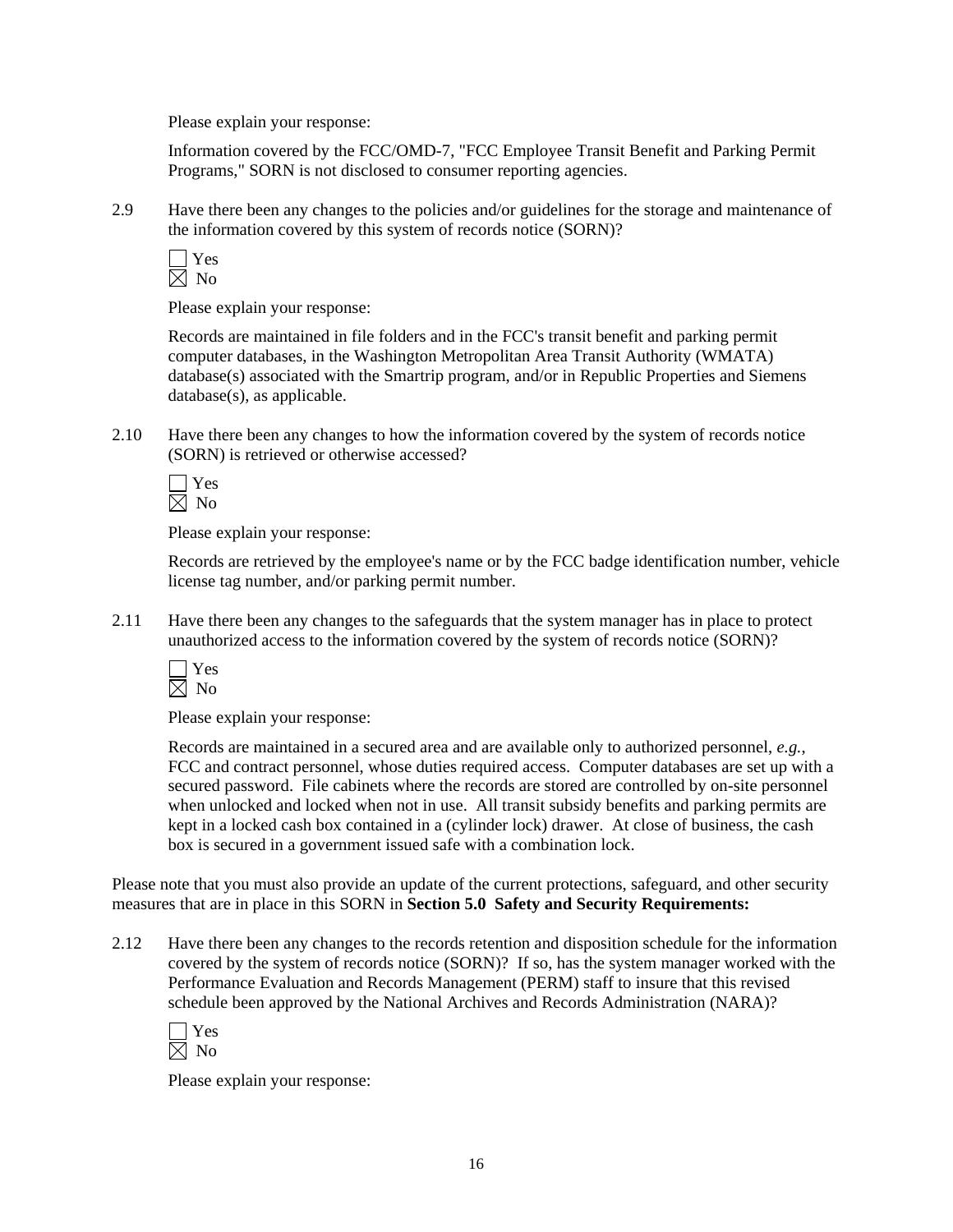The FCC maintains the records in this SORN for three years in accordance with the General Records Schedule 6 established by the National Archives and Records Administration at http://www.archives.gov/records-mgmt/ardor/grs06.html. Records are then shredded. Electronic records are destroyed physically (electronic storage media) or by electronic erasure.

#### **Section 3.0 Development, Management, and Deployment and/or Sharing of the Information:**

- 3.1 Who will develop the information system(s) covered by this system of records notice (SORN)?
	- Developed wholly by FCC staff employees:
	- Developed wholly by FCC contractors:
	- $\boxtimes$  Developed jointly by FCC employees and contractors:
	- Developed offsite primarily by non-FCC staff:
	- COTS (commercial-off-the-shelf-software) package:
	- $\overline{\boxtimes}$  Other development, management, and deployment/sharing information arrangements: The FCC participates with WMATA in the transit benefits subsidy program. The FCC uses the information that program applicants, including FCC employees, paid interns, and co-op students, provide on FCC Forms A-75 and FCC Form A-75-A and via the WMATA Smartrip trip calculator to determine the applicant's qualification to participate and the amount of the applicant's transit benefit subsidy. This information and the applicant's identifiable information (PII), *i.e.*, name, address, handicap status, etc., are covered by FCC/OMD-7, "FCC Employee Transit Benefit and Parking Permit Programs," SORN.

The FCC participates with Republic Properties and their contractor, Siemens, in the Portals II parking permit program. The FCC collects the PII from FCC employees, paid interns, co-op students, contractors, and non-FCC employees who are carpool/vanpool riders on FCC Form A-30. This information is shared with Republic Properties and Siemens, who have responsibility for the Portals II garage parking permit program.

- 3.2 Where will the information system be hosted?
	- $\boxtimes$  FCC Headquarters: The FCC hosts the information that FCC employees, paid interns, co-op students, contractors, and non-FCC carpool/vanpool riders provide on FCC Forms A-75, A-75-A, and A-30.
	- **Gettysburg**
	- San Diego
	- Colorado
	- New York
	- Columbia Lab
	- Chicago
	- $\boxtimes$  Other information: WMATA hosts the information system that manages the Smartrip rider program, including the personally identifiable information (PII) on individuals who purchase Smartrip cards and their ridership data each time they use the Smartrip card. Republic Properties and its contractor Siemens, host the information system that manages the Portals II garage parking permit data, including the PII on each individual who is issued a parking permit or is part of a carpool/vanpool, *etc*.
- 3.3 Who will be the primary manager(s) of the information system who will be responsible for assuring access to, proper use of, and protecting the security and integrity of the information? (Check all that apply and provide a brief explanation)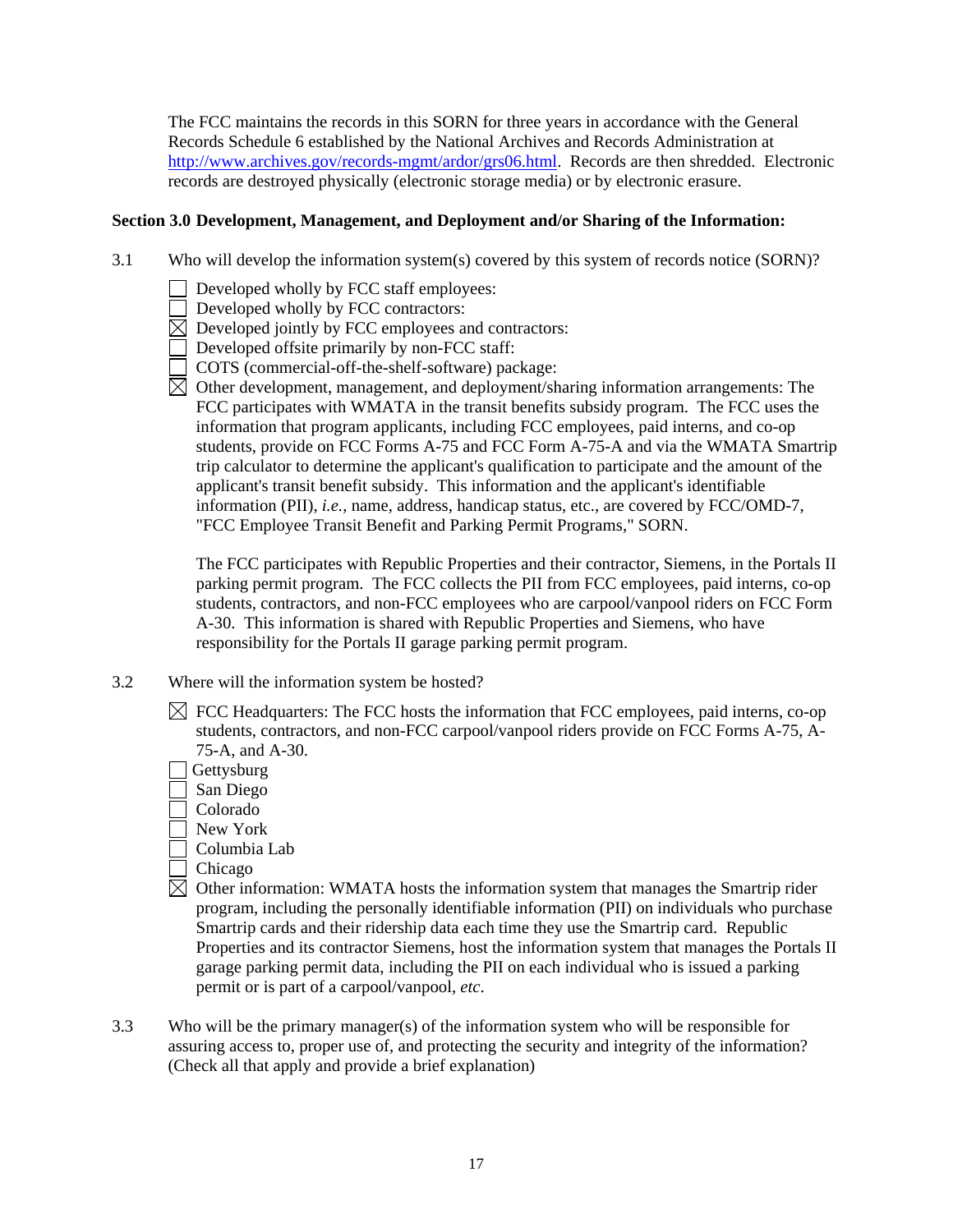- $\boxtimes$  FCC staff in this bureau/office exclusively: FCC employees in the Administrative Services Center (ASC) division of the Office of the Managing Director-Administrative Operations (OMD-AO).
- FCC staff in other bureaus/offices:
- $\overline{\boxtimes}$  Information system administrator/Information system developers: FCC employees in the Information Technology division of the Office of the Managing Director (OMD-IT).
- $\boxtimes$  Contractors: Contractors working in the ASC division of OMD-AO.
- $\boxtimes$  Other information system developers, *etc*: WMATA, which manages the Smartrip program, and Republic Properties and Siemens, which manage the Portals II garage parking program.
- 3.4 What are the FCC's policies and procedures that the information system administrators and managers use to determine who gets access to the information in the system's files and/or database(s)?

The information system administrators and managers in ASC division of AMD-AO make a determination about which FCC employees and contractors are granted access on a "need to know" basis as determined by the employee or contractor's job duties and responsibilities.

3.5 How much access will users have to data in the information system(s)?

Access to all data:

- $\boxtimes$  Restricted access to data, as determined by the information system manager, administrator, and/or developer: FCC employees and contractors in the ASC division of OMD-AO may be granted access on a "need-to-know" basis as part of their job duties and responsibilities. Other access policy:
- 3.6 Based on the Commission policies and procedures, which user group(s) may have access to the information at the FCC:

(Check all that apply and provide a brief explanation)

- $\boxtimes$  Information system managers: FCC employees and contractors in the FCC's Information Technology division of the Office of the Managing Director (OMD-IT).
- $\boxtimes$  Information system administrators: Staff in the ASC division of OMD-AO, including both FCC employees and contractors, who manage the administrative operations and IT systems that hold and process the PII data and that are covered by this SORN.
- $\boxtimes$  Information system developers: FCC employees and contractors in the IT division of the Office of the Managing Director, (OMD-IT).
- $\boxtimes$  FCC staff in this bureau/office: FCC employees in the ASC division of OMD-AO are granted access based on a "need to know" basis.
- FCC staff in other bureaus/offices:
- FCC staff in other bureaus/offices in FCC field offices:
- $\boxtimes$  Contractors: Access is limited to the FCC's contractors in the ASC division of OMD-AO and those in the IT division of OMD-IT, who are granted access on a "need to know" basis.
- Other Federal agencies:
- State and/or local agencies:
- Businesses, institutions, and other groups:
- International agencies:
- Individuals/general public:
- □ Other groups: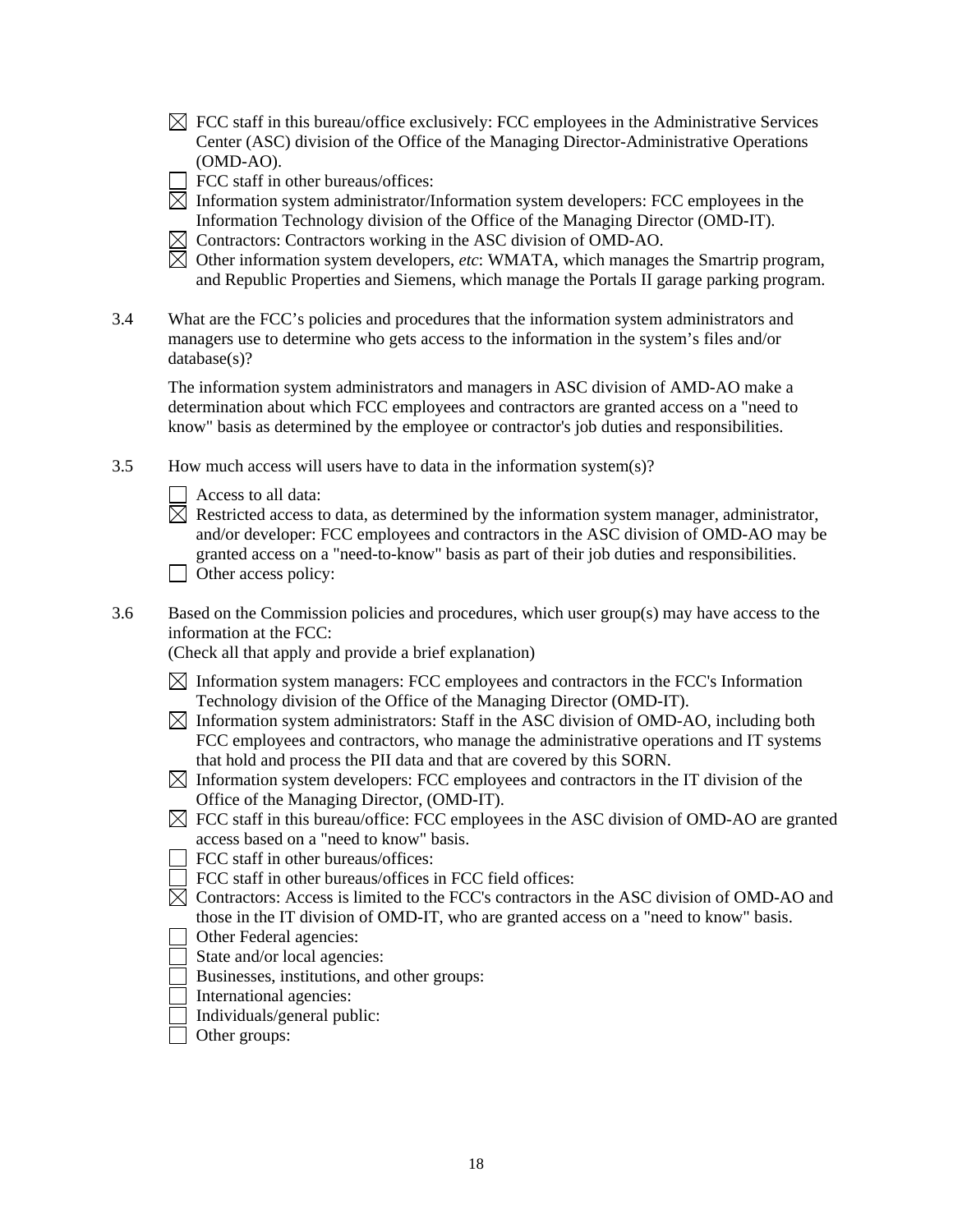3.7 If contractors are part of the staff in the FCC who collect, maintain, and access the information, does the IT supervisory staff ensure that contractors adhere fully to the Privacy Act provisions, as required under subsection (m) of the Privacy Act, as amended, 5 U.S.C. 552a(m)?

Please explain your response:

The FCC's Information Technology (IT) supervisory staff in the Office of the Managing Director (OMD-IT) provide periodic privacy training to the IT contractors and during the security profile re-certification process.

3.8 Has the Office of the General Counsel (OGC) signed off on any Section M contract(s) for any contractors who work with the information system covered by this system of records notice (SORN)?

Please explain your response:

The Office of the General Counsel review and approves all Section M contracts for the contractors in the ASC division of OMD-AO and in OMD-IT who manage the PII in the information systems covered by FCC/OMD-7, "FCC Employee Transit Benefits and Parking Permit Programs," SORN.

3.9 Does the information system covered by this system of records noticed (SORN) transmit/share personal information, *e.g.*, personally identifiable information (PII), between the FCC information technology (IT) network(s) and a public or other non-FCC IT network(s), which are not covered by this Privacy Impact Assessment?

Please explain your response:

The use of PII that is covered by FCC/OMD-7, "FCC Employee Transit Benefits and Parking Permit Programs," SORN is not shared or transmitted between the FCC and WMATA or between the FCC and Republic Properties and Siemens. However, information sharing arrangements do exist, as follows:

(1) WMATA maintains PII on individuals who purchase Smartrip cards. WMATA also maintains an information system to compute the amount of transit benefits subsidy to which participants in the transit benefits subsidy program are entitled. This subsidy amount must be provided to the FCC by those who participate voluntarily in this transit benefits subsidy program.

(2) Republic Properties and its contractor, Siemens, maintain information systems containing the PII of FCC employees, contractors, and carpool/vanpool riders who participate voluntarily in the parking permit program by submitting FCC Form A-30. The PII is used to manage the use of the parking garage facilities and parking space criteria, i.e., handicap, executive status, carpool/vanpool parking areas.

If there is no information sharing or transmission, please skip to **Section 4.0 Data Quality, Utility, Objectivity, and Integrity Requirements:**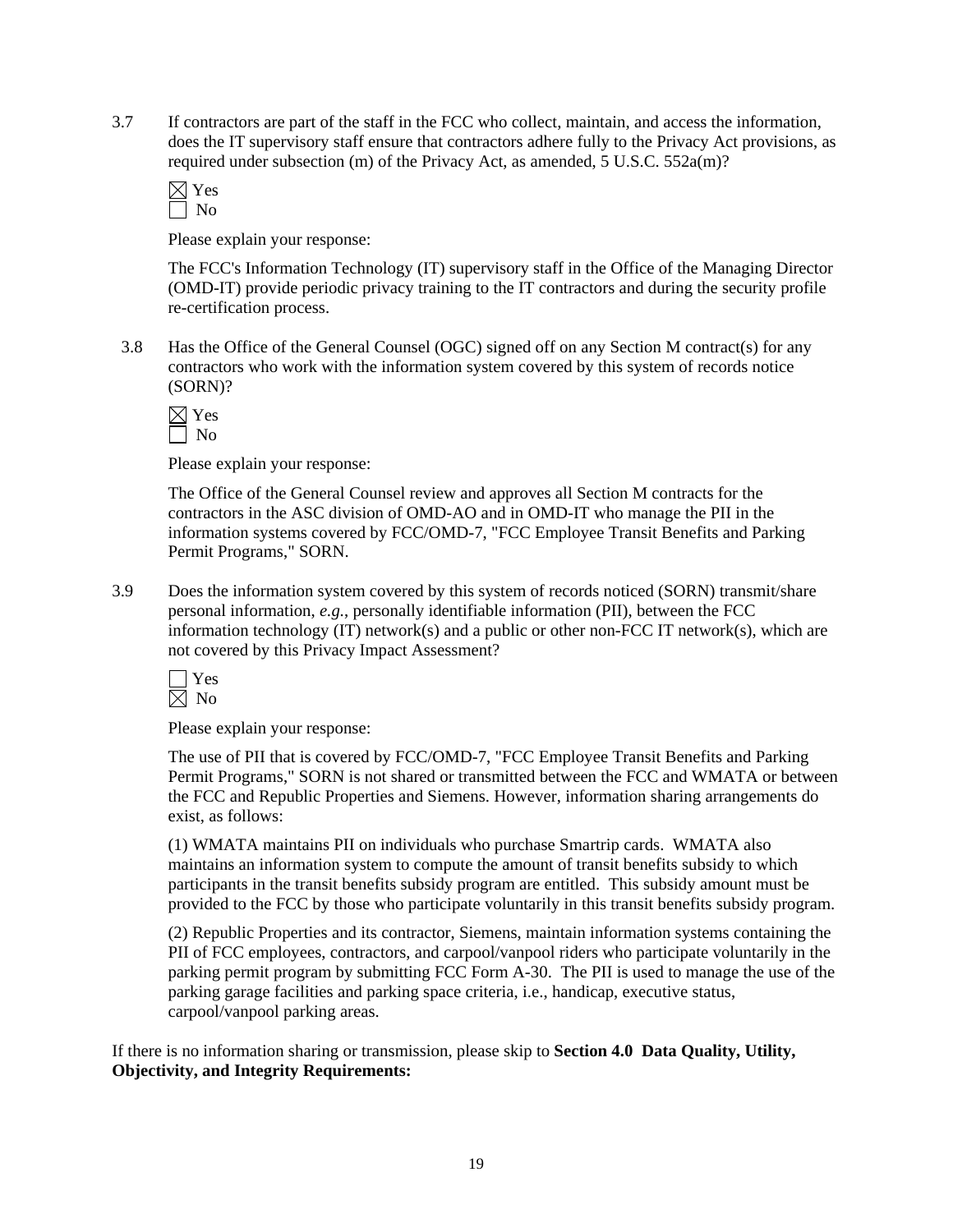- 3.10 If the information system covered by this system of records noticed (SORN) transmits/shares personal information between the FCC network and a public or other non-FCC network, which is not covered by this Privacy Impact Assessment, what information is shared/transmitted/disclosed and for what purposes?
- 3.11 If there is such transmission/sharing of personal information, how is the information secured for transmission—what security measures are used to prevent unauthorized access during transmission, *i.e.*, encryption, *etc.*?
- 3.12 If there is sharing or transmission to other information systems, with what other non-FCC organizations, groups, and individuals will the information be shared? (Check all that apply and provide a brief explanation)



- State, local, or other government agencies:
- Businesses:
- Institutions:
- $\Box$  Individuals:
- Other groups:

If there is no "matching agreement," *e.g., Memorandum of Understand (MOU), etc*., please skip to **Section 4.0 Data Quality, Utility, Objectivity, and Integrity Requirements:** 

- 3.13 What kind of "matching agreement," *e.g.*, *Memorandum of Understanding (MOU)*, *etc.*, as defined by 5 U.S.C. 552a(u) of the Privacy Act, as amended, is there to cover the information sharing and/or transferal with the external organizations?
- 3.14 Is this a new or a renewed matching agreement?

New matching agreement

Renewed matching agreement

Please explain your response:

- 3.15 Has the matching agreement been reviewed and approved (or renewed) by the FCC's Data Integrity Board, which has administrative oversight for all FCC matching agreements?
	- | Yes

 If yes, on what date was the agreement approved:  $\Box$  No

Please explain your response:

3.17 How is the information that is covered by this system of records notice (SORN) transmitted or disclosed with the external organization(s) under the *MOU* or other "matching agreement?"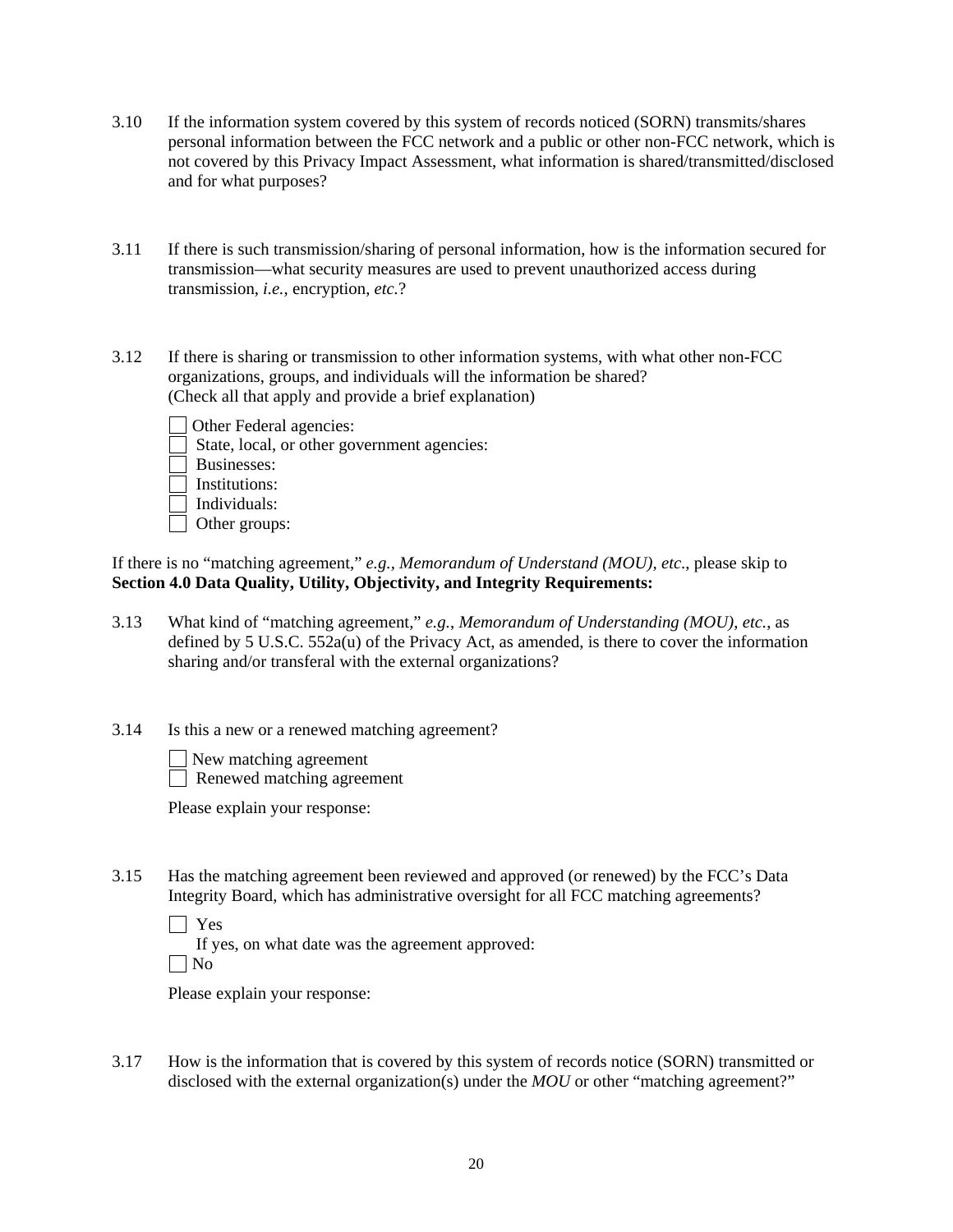3.18 How is the shared information secured by the recipient under the *MOU*, or other "matching agreement?"

### **Section 4.0 Data Quality, Utility, Objectivity, and Integrity Requirements:**

OMB regulations require Federal agencies to insure that the information/data that they collect and use meets the highest possible level of quality and integrity. It is important, therefore, that the information the Commission's information systems use meets the "benchmark standards" established for the information.

- 4.1 How will the information that is collected from FCC sources, including FCC employees and contractors, be checked for accuracy and adherence to the Data Quality guidelines? (Please check all that apply)
	- $\boxtimes$  Information is processed and maintained only for the purposes for which it is collected.
	- $\boxtimes$  Information is reliable for its intended use(s).
	- $\boxtimes$  Information is accurate.
	- $\overline{\boxtimes}$  Information is complete.
	- $\boxtimes$  Information is current.
	- $\Box$  Not applicable:

Please explain any exceptions or clarifications:

The PII information, which is collected from FCC employees, paid interns, co-op students, contractors, and non-FCC employees who are carpool/vanpool riders, is covered under FCC/OMD-7,"FCC Employee Transit Benefit and Parking Permit Program," SORN.

Part of the duties of the ASC division staff in the OMD-AO who administer the transit benefit and parking programs is to ensure that the PII data on the FCC employees, contractors, paid interns, co-op students, and non-FCC carpool/vanpool riders, who participate voluntarily in either of these two programs (as applicable) are reliable, accurate, complete, and current.

Inaccurate and/or out-of-date information would be detrimental to the purposes for collecting, maintaining, and using the information in emergencies. It may also be illegal if an individual intentionally provided false, fictitious, or fraudulent certification to obtain a transit benefit subsidy or parking permit to which he/she were not entitled. In such cases, *i.e.*, obtaining the subsidy or handicapped parking permit, may be subject the individuals to criminal prosecution, as under 18 U.S.C. 1001 for violating the transit subsidy provisions.

If the Data Quality Guidelines do not apply to the information in this information system, please skip to **Section 5.0 Safety and Security Requirements:** 

- 4.2 Is any information collected from non-FCC sources; if so, how will the information sources be checked for accuracy and adherence to the Data Quality guidelines? (Please check all that apply and provide an explanation)
	- $\boxtimes$  Yes, information is collected from non-FCC sources: FCC employees, paid interns, and co-op students must obtain a commuting trip calculation from WMATA and provide this information to the FCC as the basis for determining their transit benefit subsidy. Individuals who claim handicap status to park in the Portals II garage parking must provide a medical statement to verify their handicap status. Non-FCC employees who participate in a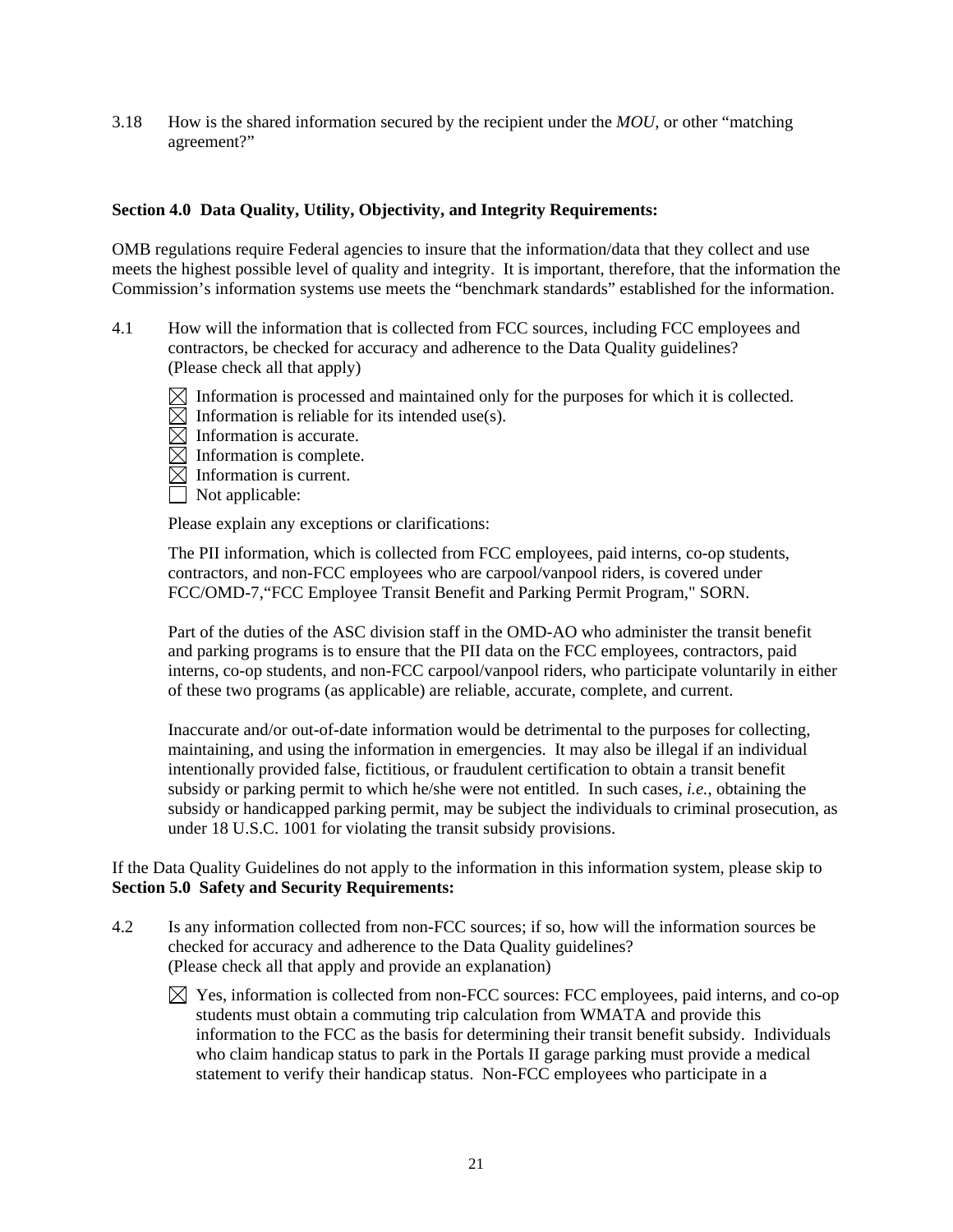carpool/vanpool must provide their name, address, agency name, phone number, and signature.

 $\boxtimes$  Information is processed and maintained only for the purposes for which it is collected:

 $\boxtimes$  Information is reliable for its intended use(s):

- $\boxtimes$  Information is accurate:
- $\boxtimes$  Information is complete:
- $\boxtimes$  Information is current:

No information comes from non-FCC sources:

Please explain any exceptions or clarifications:

If the information that is covered by this system of records notice (SORN) is not being aggregated or consolidated, please skip to Question 4.5.

- 4.3 If the information that is covered by this system of records notice (SORN) is being aggregated or consolidated, what controls are in place to insure that the information is relevant, accurate, and complete?
- 4.4. What policies and procedures do the information system's administrators and managers use to insure that the information adheres to the Data Quality guidelines both when the information is obtained from its sources and when the information is aggregated or consolidated for the use by the bureaus and offices?
- 4.5 How often are the policies and procedures checked routinely—what type of annual verification schedule has been established to insure that the information that is covered by this system of records notice adheres to the Data Quality guidelines?

 In addition to an annual data inspection program, the ASC staff in OMD-AO makes period, random checks during the year to insure that the PII on those who are participating in the transit benefits program and the parking permit program to insure that this information is accurate and up-to-date.

#### **Section 5.0 Safety and Security Requirements:**

- 5.1 How are the records/information/data in the information system covered by this system of records notice (SORN) stored and maintained?
	- $\boxtimes$  IT database management system (DBMS) Storage media including diskettes, CDs, CD-ROMs, *etc*.  $\boxtimes$  Electronic tape  $\boxtimes$  Paper files Other:
- 5.2 Is the information collected, stored, analyzed, or maintained by this information system available in another form or from another source (other than a "matching agreement" or *MOU*, as noted above)?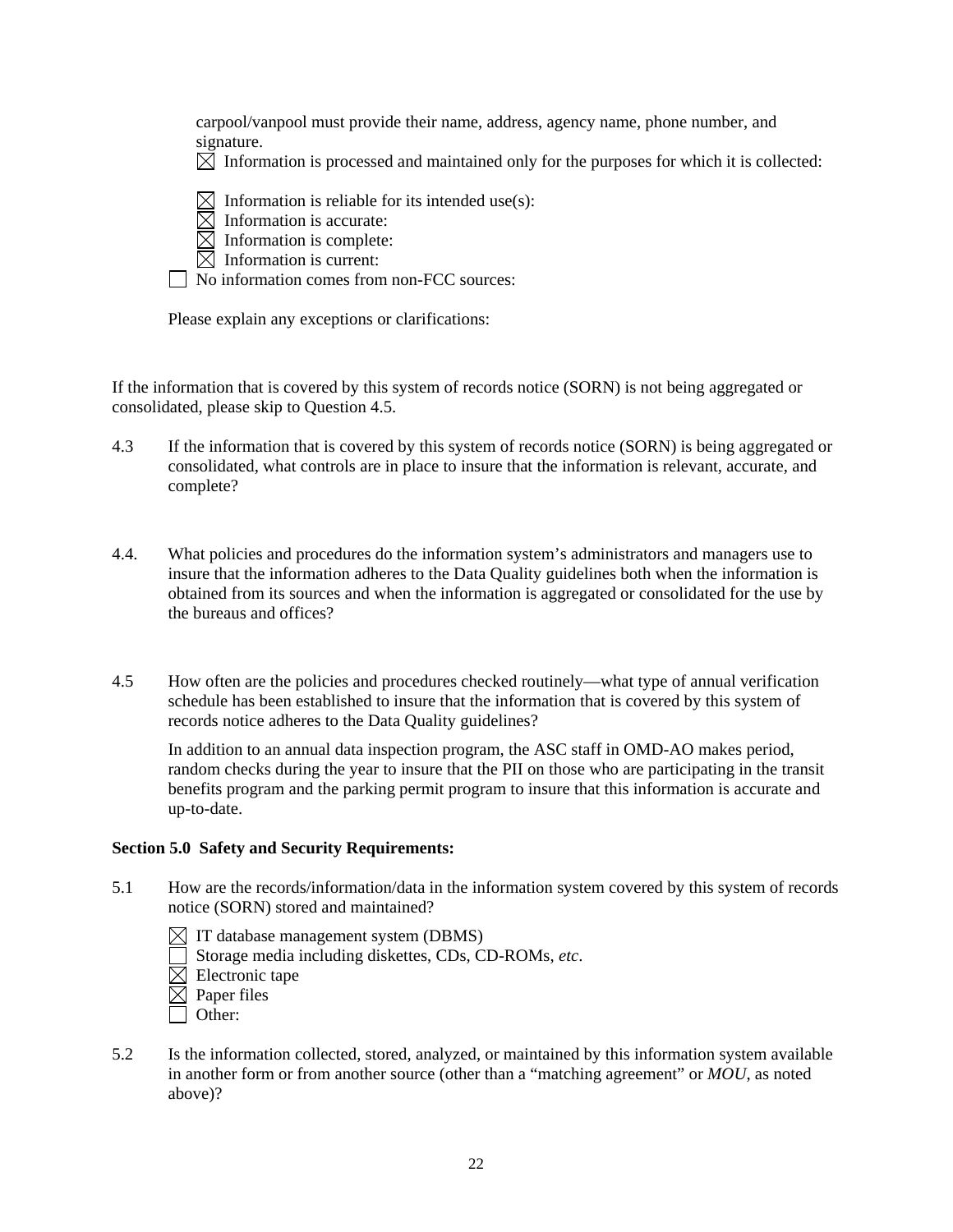

Please explain your response:

5.3 Is the information system covered by this system of records notice (SORN) part of another FCC information system that collects personally identifiable information (PII)?

| ×. |
|----|
|    |

Please explain your response:

FCC/OMD-7, "FCC Employee Transit Benefit and Parking Permit Programs," SORN is not linked to any other FCC information systems that collect PII for these or other purposes, *e.g.,* it is a "stand alone" information system.

If this information system is not part of another FCC information system, please skip to Question 5.7.

5.4 If the information system (under review here) has personally identifiable information (PII) and is part of another FCC information system, is there a transfer of records/data/information between these two FCC information system(s)?

Please explain your response:

5.5 If the information system's personally identifiable information (PII) is part of another FCC information system, does the information system have processes and/or applications that are part of those from the other FCC information systems?

Please explain your response:

5.6 If either or both such situations, as noted in Questions 5.4 and 5.5 exist, what security controls are there to protect the PII information and to prevent unauthorized access?

 $\Box$  Not applicable.

Please explain your response:

5.7 Would the unavailability of this information system prevent the timely performance of FCC operations?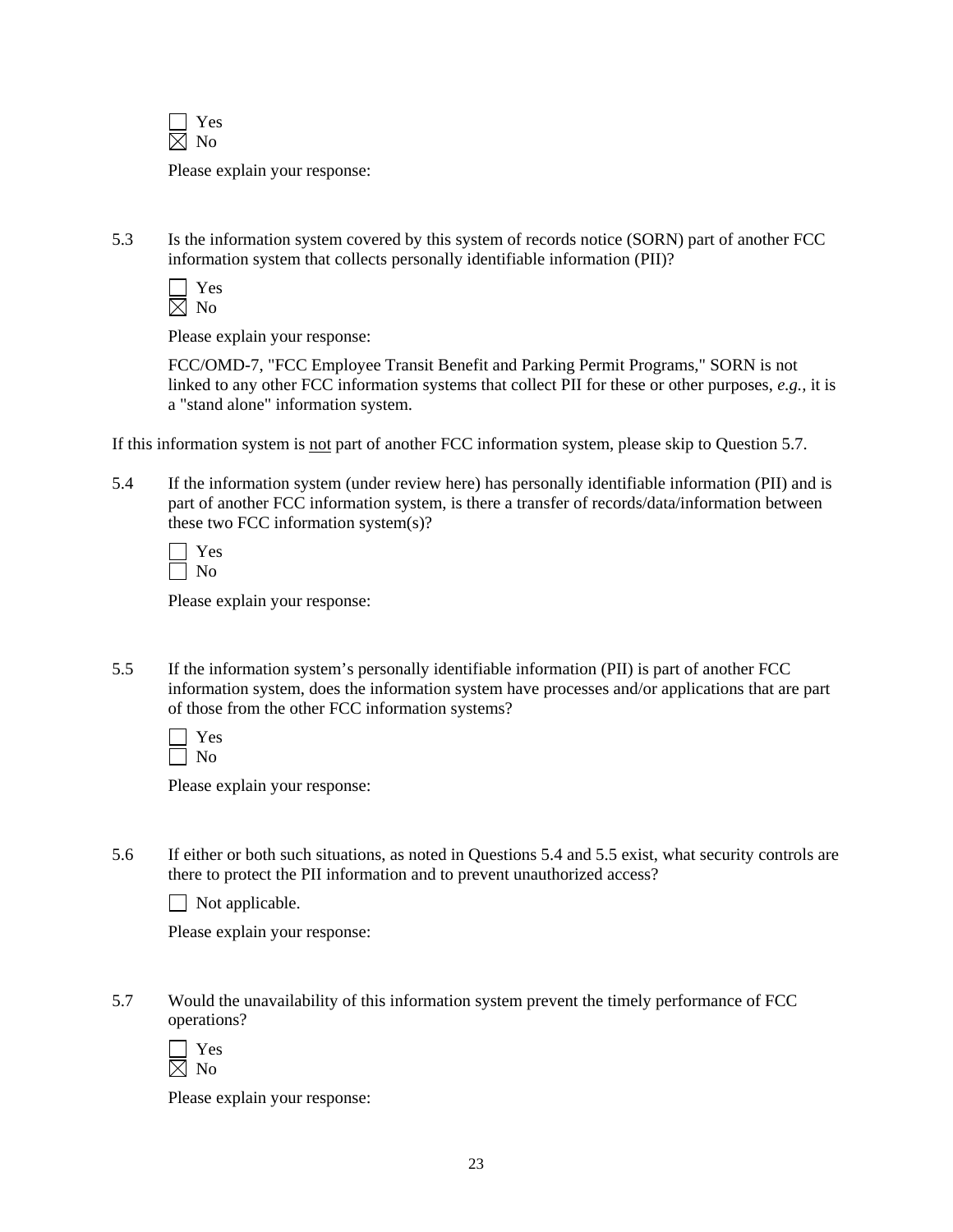While the information that is covered by FCC/OMD-7, "FCC Employee Transit Benefit and Parking Program," SORN is not necessary to the timely performance of FCC operations, as it does not impact the FCC's regulatory mission or functions, this information does assist FCC employees with their commute to work. The PII in this SORN does serve several important ancillary purposes:

(1) The information provides the means to allocate parking spaces for FCC employees, in particular, handicapped employees who must use a motor vehicle to commute to work. Otherwise, it would be difficult, if not impossible for many FCC employees to get to work. The FCC may also be in volition of the ADA for failing to provide adequate accommodations for handicapped employees.

(2) The information provides the means by which the FCC can participate in the Washington Metropolitan Region's program to reduce pollution via increased use of mass transit and carpool/vanpool ridership for the work commute as part of the Federal "ISTEA" project.

5.8 Will the information system include an externally facing information system or portal such as an Internet accessible web application at www.fcc.gov that allows customers/users to access development, production, or internal FCC networks, and which may pose potential risks to the information's security?

 Yes  $\boxtimes$  No

Please explain your response:

If there are no externally facing information system portal at www.fcc.gov, please skip to Question 5.11.

- 5.9 If the information is collected via www.fcc.gov from the individuals, how does the information system notify users about the Privacy Notice:
	- $\Box$  Link to the FCC's privacy policies for all users:
	- Privacy notice displayed on the webpage:
	- Privacy notice printed at the form or document:
	- Website uses another method to alert users to the Privacy Act Notice, as follows:

 $\Box$  If there is no link or notice, why not:

5.10 If a privacy notice is displayed, which of the following are included?

| Proximity and timing—the privacy notice is provided at the time and point of data collection. |  |  |  |  |  |  |  |  |  |
|-----------------------------------------------------------------------------------------------|--|--|--|--|--|--|--|--|--|
|-----------------------------------------------------------------------------------------------|--|--|--|--|--|--|--|--|--|

- Purpose—describes the principal purpose(s) for which the information will be used.
- Authority—specifies the legal authority that allows the information to be collected.
- $\Box$  Conditions—specifies whether providing the information is voluntary, and the effects, if any, of not providing it.
	- Disclosures—specify the routine use(s) that may be made of the information.
- Not applicable, as information will not be collected in any other way.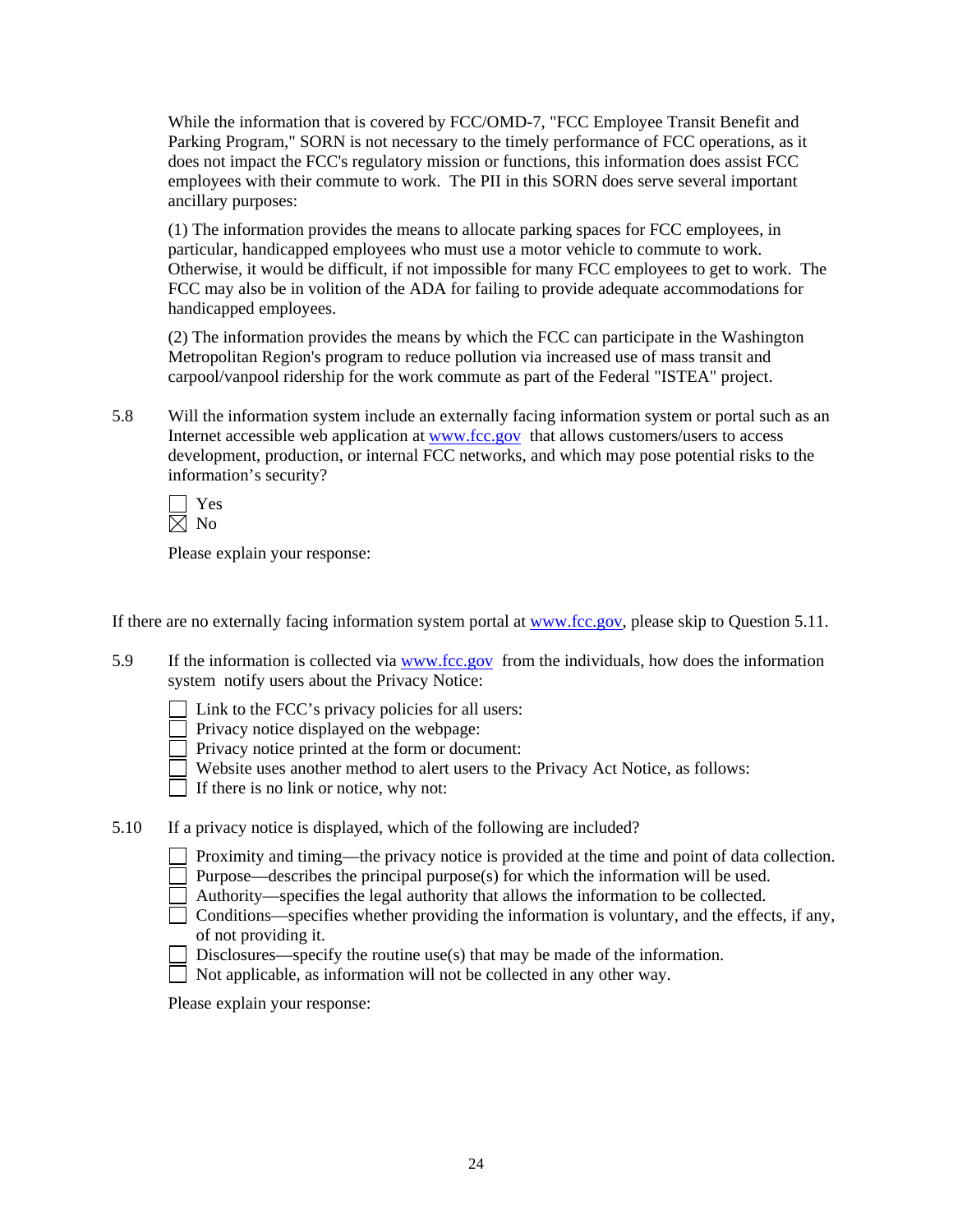5.11 Will the information system include another customer-facing web site not on www.fcc.gov?

Please explain your response:

If the information is not collected via the FCC Intranet for FCC employees and contractors working at the FCC, please skip to Question 5.14.

5.12 If the information system has a customer-facing web site via the FCC Intranet for FCC employees and contractors working at the FCC, does this web site(s) have a Privacy Act Notice and how is it displayed?

| Yes          |                                                                         |
|--------------|-------------------------------------------------------------------------|
|              | $\Box$ Notice is displayed prominently on this FCC Intranet website:    |
|              | □ Link is provided to a general FCC Privacy Notice for all users:       |
|              | Privacy Notice is printed at the end of the form or document:           |
|              | □ Website uses another method to alert users to the Privacy Act Notice: |
| $N_{\Omega}$ |                                                                         |

If there is no Privacy Act Notice, please explain why not:

5.13 If a privacy notice is displayed, which of the following information is included?

Proximity and timing—the privacy notice is provided at the time and point of data collection.

Purpose—describes the principal purpose(s) for which the information will be used.

Authority—specifies the legal authority that allows the information to be collected.

 $\Box$  Conditions—specifies if providing the information is voluntary, and the effects, if any, of not providing it.

Disclosures—specify the routine use(s) that may be made of the information.

Not applicable, as information will not be collected in any other way.

Please explain your response:

If information is not collected via a customer-facing portal on the FCC Internet at www.fcc.gov or the FCC Intranet for FCC employees and contractors, please skip to Question 5.16.

- 5.14 If information is collected from the individual by fax, e-mail, FCC form(s), or regular mail, how is the privacy notice provided?
	- $\boxtimes$  Privacy notice is on the document, *e.g.*, FCC form, *etc*. FCC employees may access FCC Form A-30, "FCC Parking Application," FCC Form A-75, "FCC Headquarters Employee Transit Benefit Application," and FCC Form A-75A, "FCC Employee Transit Benefit Change Request Form," via the Word software program. These applications can be downloaded and completed, then submitted to ASC for review and processing.

 $\Box$  Privacy notice displayed on the webpage where the document is located:

 Statement on the document notifies the recipient that they may read the FCC Privacy Notice at www.fcc.gov.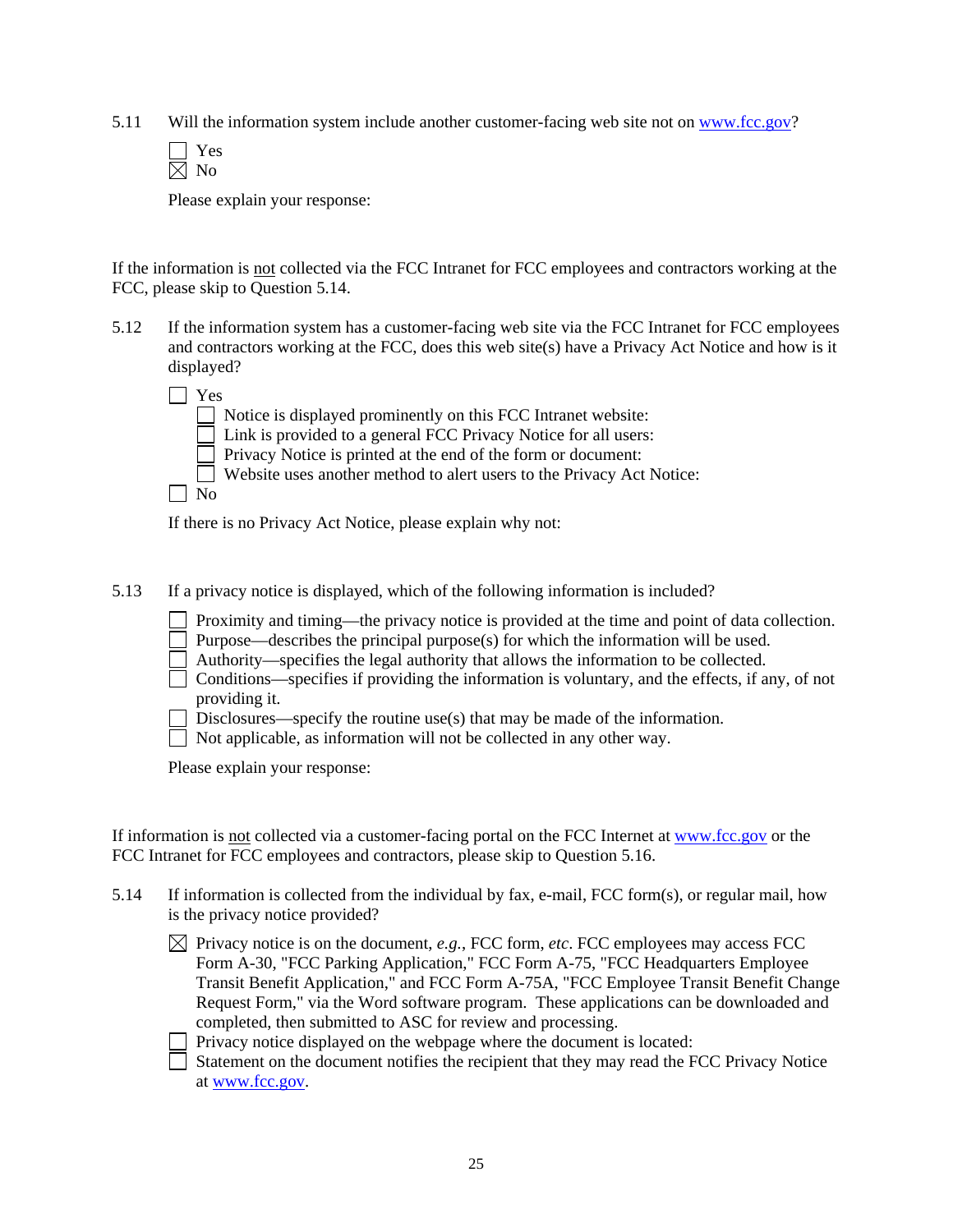|      | Privacy notice is provided via a recorded message or given verbally by the FCC staff<br>handling telephone calls:<br>No link or notice, please explain why not:<br>Not applicable, as personally identifiable information (PII) will not be collected.                                                                                                                                          |
|------|-------------------------------------------------------------------------------------------------------------------------------------------------------------------------------------------------------------------------------------------------------------------------------------------------------------------------------------------------------------------------------------------------|
| 5.15 | If a privacy notice is displayed, which of the following information is included?                                                                                                                                                                                                                                                                                                               |
|      | Proximity and timing—the privacy notice is provided at the time and point of data collection.<br>Purpose—describes the principal purpose(s) for which the information will be used.<br>Authority—specifies the legal authority that allows the information to be collected.<br>Conditions—specifies if providing the information is voluntary, and the effects, if any, of not<br>providing it. |
|      | Disclosures—specify the routine use(s) that may be made of the information.                                                                                                                                                                                                                                                                                                                     |

Website or FCC document uses other method(s) to alert users to the Privacy Act Notice:

Not applicable, as information will not be collected in any other way.

Please explain your response:

If there is no access to the information system from outside the FCC via www.FCC.gov., please skip to Question 5.17.

 5.16 If consumers may access the information and/or the information system on-line via www.FCC.gov, does it identify ages or is it directed to people under 13 years old?

Please explain your response:

5.17 Will the FCC use the newly obtained information or revised information in this information covered by the existing system of records notice (SORN) to make a determination about the individual?

 Yes  $\overline{\boxtimes}$  No

Please explain your response:

The PII that the Commission collects from FCC employees, paid interns, co-op students, contractors, and/or non-FCC employees who are carpool/vanpool riders, who participate voluntarily in the transit subsidy benefit or the parking permit programs, as applicable, is only used to determine their eligibility to participate in either of these programs and the appropriate transit subsidy or parking permit payment according to their commuting cost or their handicap certification, executive status, vanpool and carpool participation, or regular employee parking status.

5.18 Do individuals have the right to decline to provide personally identifiable information (PII)?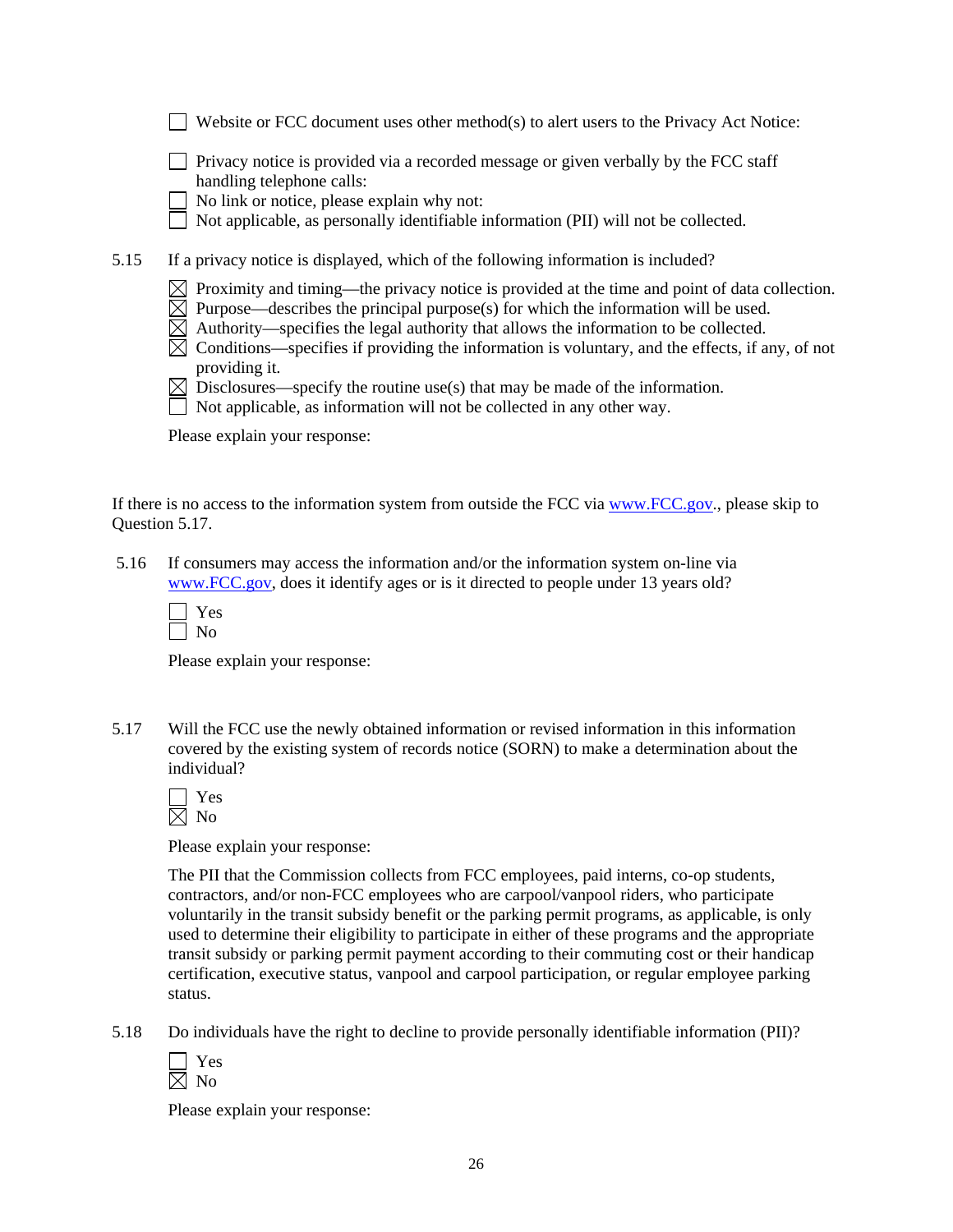Participation in the FCC Employee Transit Benefit and Parking Permit Programs is voluntary. FCC employees, paid interns, co-op students, and contractors may choose not to participate or may be ineligible if they fail to meet the specific criteria for participation in either of these programs. Individuals who chose to participate may not decline to provide their personally identifiable information (PII) since the FCC must collect this information from them as part of the administration of these two programs.

5.19 Do individuals have the right to consent to particular uses of their personal information?

Please explain your response:

Since participation in the FCC Employee Transit Benefit and Parking Permit Programs is voluntary. By participating the FCC employees is consenting to the use of his/her PII, *e.g.*, individuals do not have the right to consent to particular uses of their personally identifiable information (PII) since the collection of this PII is required for the FCC to administer the two programs.

(1) Employees who participate in the transit benefit program receive a transit subsidy, and employees who are certified as "handicapped" receive a parking permit benefit.

(2) FCC and non-FCC employees who utilize a parking space (as a single driver or as a participant in a carpool/vanpool) in the Portals II parking garage at the FCC or a parking facility in any other Federal agency parking garage may not participate in the transit benefit subsidy program.

In these instances, it is illegal to make a false, fictitious, or fraudulent certification to obtain one of these two benefits; thus the FCC needs this PII to determine the employee's eligibility for the subsidy and the appropriate amount of the subsidy.

If individuals do not have the right to consent to the use of their information, please skip to Question 5.23.

- 5.20 If individuals have the right to consent to the use of their personal information, how does the individual exercise this right?
- 5.21 What processes are used to notify and to obtain consent from the individuals whose personal information is being collected?
- 5.22 What kinds of report(s) can the information system and/or the information be used to produce on the individuals whose PII data are in the information system covered by the system of records notice (SORN)?
- 5.23 What safeguards and security measures, including physical and technical access controls, are in place to secure the information and to minimize unauthorized access, use, or dissemination of the information that is stored and maintained in the information system? (Check all that apply)

 $\boxtimes$  Account name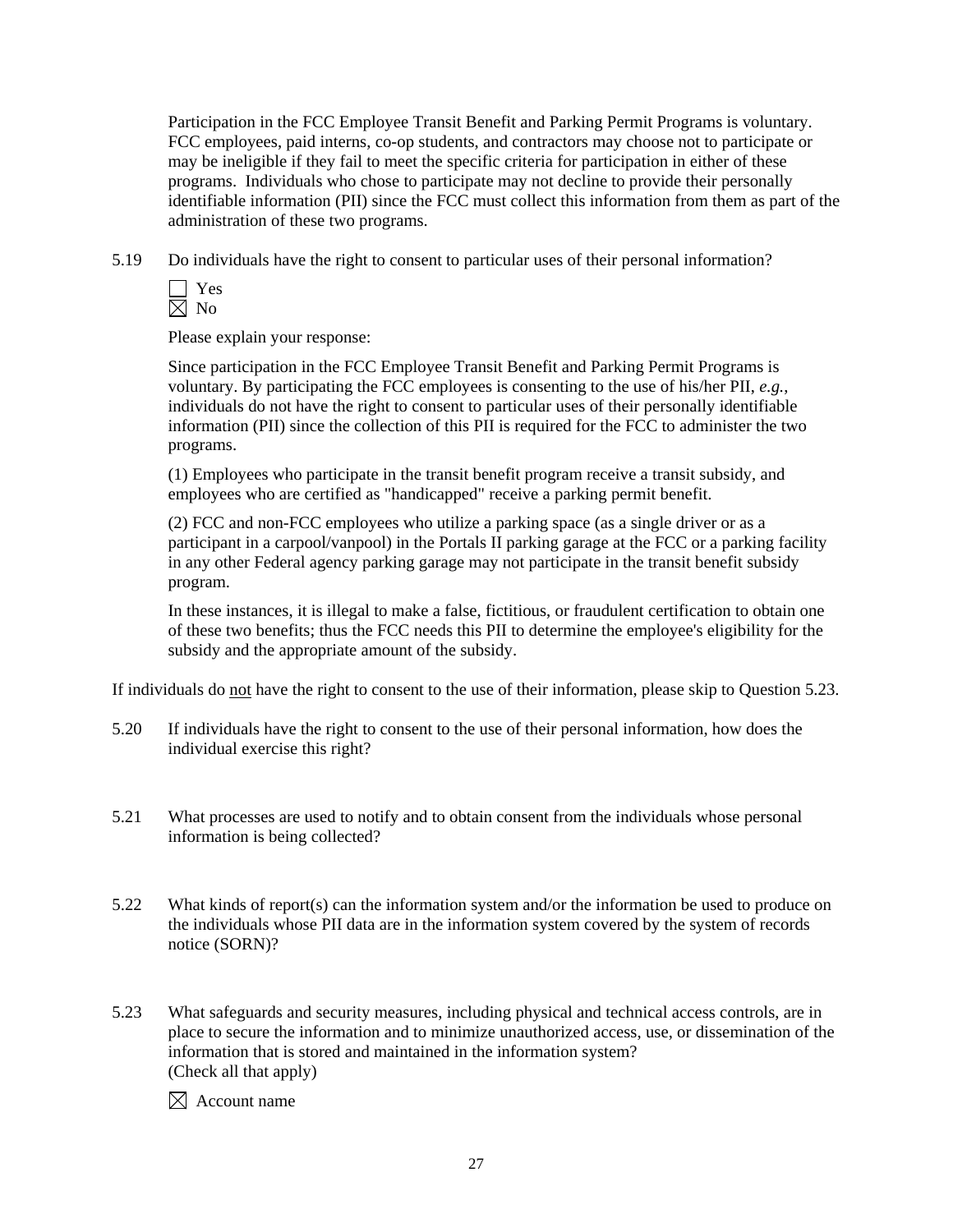- $\boxtimes$  Passwords
	- $\boxtimes$  Accounts are locked after a set period of inactivity
	- $\boxtimes$  Passwords have security features to prevent unauthorized disclosure, *e.g.*, "hacking"
	- $\boxtimes$  Accounts are locked after a set number of incorrect attempts
	- One time password token
	- Other security features:
- $\boxtimes$  Firewall
- Virtual private network (VPN)
- Data encryption:
- $\boxtimes$  Intrusion detection application (IDS)
- Common access cards (CAC)
- Smart cards
- Biometrics
- Public key infrastructure (PKI)
- $\boxtimes$  Locked file cabinets or fireproof safes
- $\boxtimes$  Locked rooms, with restricted access when not in use
- Locked rooms, without restricted access
- Documents physically marked as "sensitive"
- $\boxtimes$  Guards
	- $\boxtimes$  Identification badges
	- $\boxtimes$  Key cards
	- $\boxtimes$  Cipher locks
	- Closed circuit TV (CCTV)
	- Other:
- 5.24 Please explain what staff security training and other measures are in place to assure that the security and privacy safeguards are maintained adequately?

 All FCC employees and contractors who work with the personally identifiable information (PII) that is covered by FCC/OMD-7, "FCC Employee Transit Benefit and Parking Permit Programs," SORN are required to complete privacy training. In addition, the ASC division staff in OMD-AO emphasizes to those FCC employees and contractors with access to the PII in the transit benefit and parking program that the information is not to be shared or disclosed without authorization.

- 5.25 How often are security controls reviewed?
	- Six months or less  $\boxtimes$  One year Two years Three years Four years Five years
	- $\Box$  Other:
- 5.26 How often are personnel (information system administrators, users, information system/information system developers, contractors, *etc*.) who use the information system trained and made aware of their responsibilities for protecting the information?



- Two years
- Three years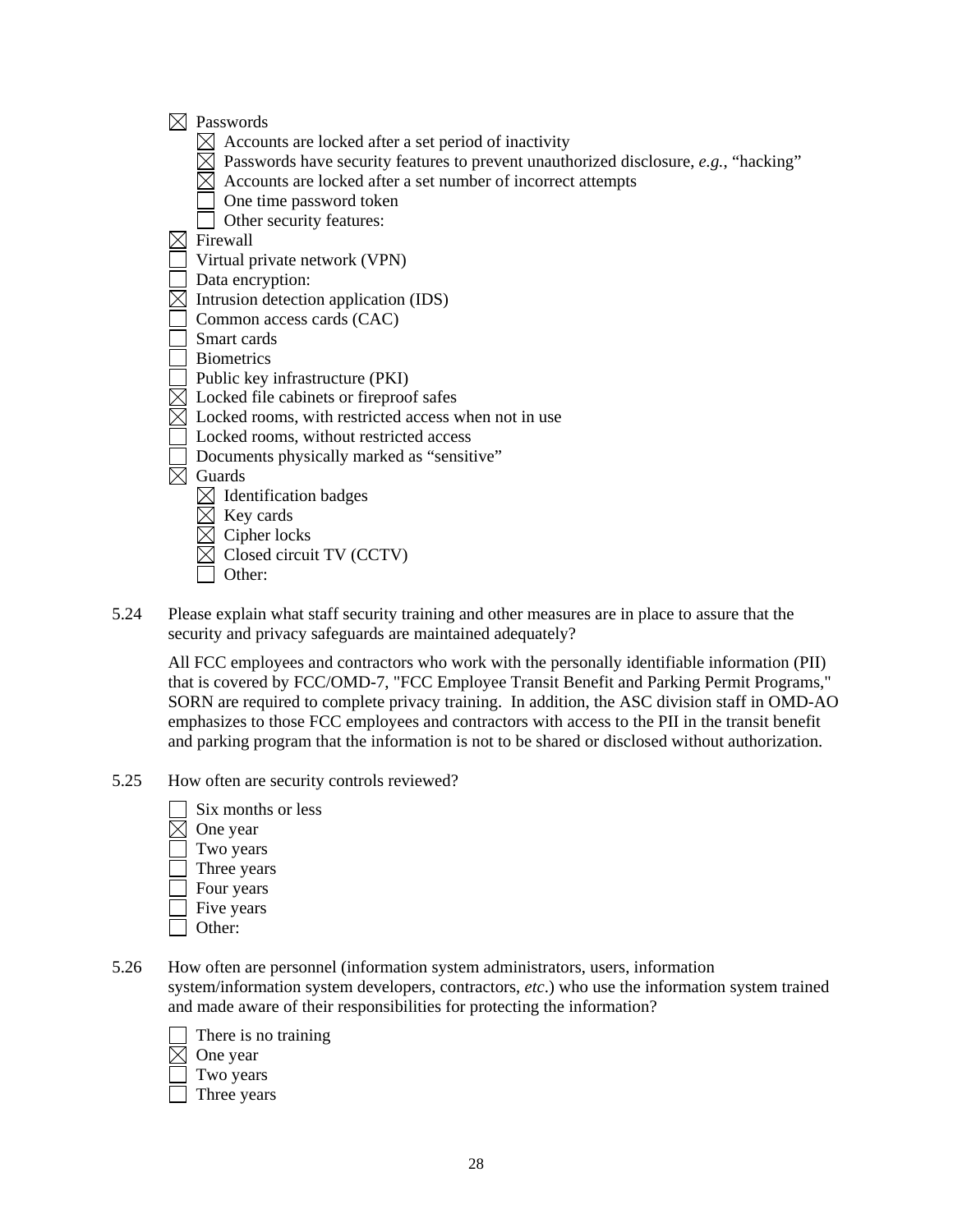

 $\boxtimes$  Other: The FCC has inaugerated a Commission-wide Privacy Training program, and all employees and contractors were required to complete the privacy training course in September 2006. FCC employees and contractors who are hired after September 2006 must complete their privacy training within six months after they are hired. Furthermore, the ASC division staff in OMD-AO has a instituted a review of its security controls over PII as part of its privacy review and training program.

If privacy training is provided, please skip to Question 5.28.

- 5.27 What are the safeguards to insure that there are few opportunities for disclosure, unavailability, modification, and/or damage to the information system covered by this system of records notice (SORN), and/or prevention of timely performance of FCC operations if operational training is not provided?
- 5.28 How often must staff be "re-certified" that they understand the risks when working with personally identifiable information (PII)?

| $\boxtimes$ Less than one year |  |  |  |  |  |
|--------------------------------|--|--|--|--|--|
|--------------------------------|--|--|--|--|--|

One year

Two years

- Three or more years
- $\boxtimes$  Other re-certification procedures: The ASC staff conducts a training session every six months to update the staff that handles the PII covered by this SORN of their duties and responsibilities in using this information, or more often as the situation requires.
- 5.29 Do the Commission's training and security requirements for this information system that is covered by this system of records notice (SORN) conform to the requirements of the Federal Information Security Management Act (FISMA)?

Please explain your response:

If the Privacy Threshold Assessment was completed recently as part of the information system's evaluation, please skip to Question 5.34.

5.30 What is the potential impact on individuals on whom the information is maintained in the information system(s) if unauthorized disclosure or misuse of information occurs? (check one)

 Results in little or no harm, embarrassment, inconvenience, or unfairness to the individual.  $\boxtimes$  Results in moderate harm, embarrassment, inconvenience, or unfairness to the individual.

Results in significant harm, embarrassment, inconvenient, or unfairness to the individual.

Please explain your response:

The FCC maintains only minimal personally identifiable information (PII) on FCC employees who participate in the transit subsidy benefits and parking permit programs, *i.e.*, no Social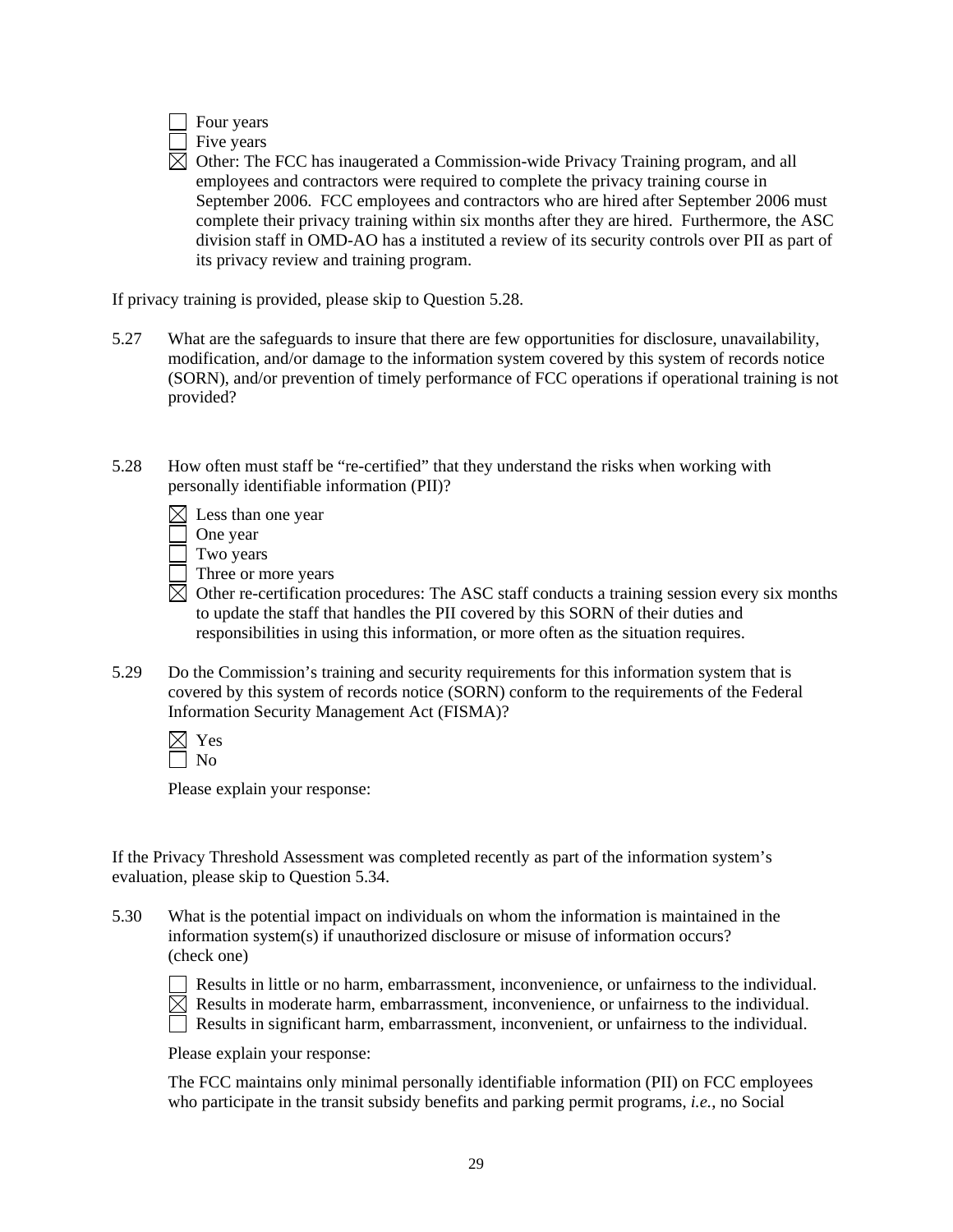Security Numbers are used. FCC employees, paid interns, and co-op students may choose to have their transit benefit subsidy deposited directly into their personal bank accounts, if they use a WMATA Smartrip Card.

WMATA's information systems monitor the Smartrip Card program, including each Smartrip Card user's trip data, including the trip's origin and destination, time of use, trip cost, *etc*. The Smartrip Card data are not shared with the FCC.

The FCC shares some of the information that participants in the Portals II parking garage parking permit program provide to Republic Properties and their contractor, Siemens, which owns and manages the Portals II garage parking facilities. The shared information includes the individual's name and vehicle information, *i.e.*, vehicle tag number, vehicle description, *etc*., and the carpool/vanpool riders. Republic Properties and Siemens manage the uses of the Portals II garage by parking permit holders.

5.31 Is the impact level for the information system(s) covered by this system of records notice (SORN) consistent with the guidelines as determined by the FIPS 199 assessment?

 Yes  $\Box$  No

Please explain your response:

The FIPS 199 Assessment, which was conducted on 01/22/2007, has assigned a "moderate" impact level to this information system, its applications, *i.e.*, transit benefit subsidy and garage parking systems, and the personally identifiable information it transmits, stores, processes, or authenticates.

5.32 Has a "Certification and Accreditation" (C&A) been completed for the information system(s) covered this system of records notice (SORN)?



If yes, please explain your response and give the C&A completion date:

The information system covered by FCC/OMD-7, "FCC Employee Transit Benefit and Parking Permit Program," SORN is considered a "minor" FCC application. This information system will get a C&A once the Commission implements the minor application C&A schedule.

5.33 Has the Chief Information Officer (CIO) and/or the Chief Security Officer (CSO) designated this information system as requiring one or more of the following:

Independent risk assessment:

- $\Box$  Independent security test and evaluation:
- $\overline{\boxtimes}$  Other risk assessment and/or security testing procedures, *etc.*: Since this information system is a "minor" system, the CIO has not yet assigned it either an independent risk assessment nor an independent security test and evaluation.



5.34 Is the system using technology in ways that the Commission has not done so previously, *i.e*., Smart Cards, Caller-ID, *etc*?

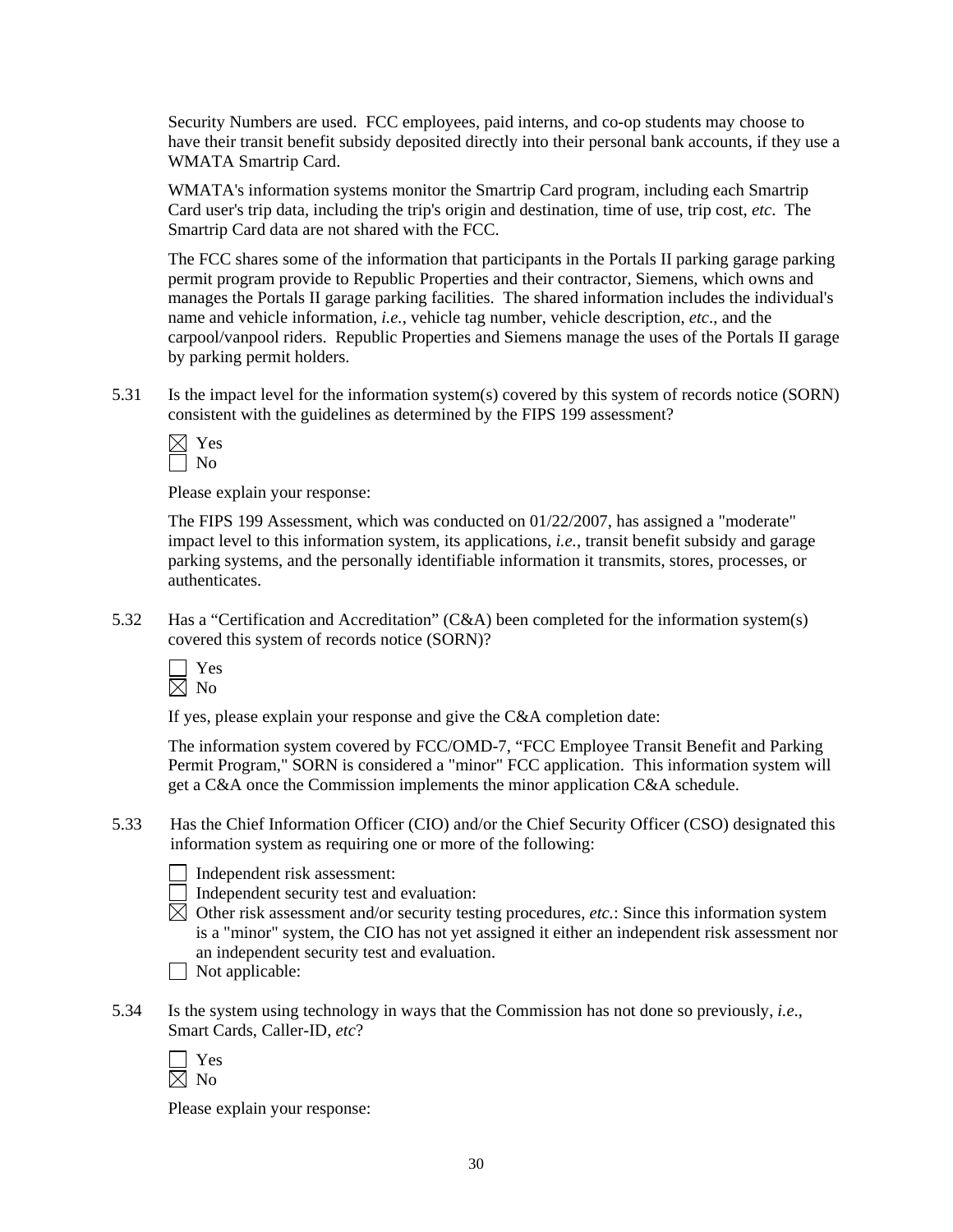The PII that is covered by FCC/OMD-7, "FCC Employee Transit Benefit and Parking Program," SORN does not use any new technologies to monitor the individuals who participate in either of these two programs. However,

(1) WMATA will deposit an employee's monthly transit benefit subsidy directly into the employee's personal bank account if an FCC employee uses a Smartrip Card. WMATA can also monitor an individual's use of the Metro and bus system, *i.e.*, day, time, origin, and destination for each trip, if the individual uses the Smartrip Card to pay for their metro commute. This information is not shared with the FCC.

(2) FCC employees who park in the Portals II garage must use their FCC employee ID badge to enter and exit the garage. Republic Properties and its contractor, Siemens, can monitor which individuals and when they are using the parking garage, including day and time the individuals enter and exit the garage. This information is not shared with the FCC.

5.35 How does the use of the technology affect the privacy of the general public and FCC employees and contractors?

WMATA can monitor FCC employees who use their Smartrip cards to pay for their metro commute. The details of each Metro and bus trip are stored in WMATA's information system. Republic Properties and Siemens can monitor who is using the Portals II parking garage and when, including the day and time of use.

5.36 Will the information system that is covered by this system of records notice (SORN) include a capability to identify, locate, and/or monitor individuals?

| Y.<br>es |
|----------|
|          |

Please explain your response:

If the information system does not include any monitoring capabilities, please skip to **Section 6.0 Information Collection Requirements under the Paperwork Reduction Act (PRA):** 

- 5.37 If the information system includes these technical capabilities identified in Questions 5.34 through 5.36 above, what kinds of information will be collected as a function of the monitoring of individuals?
- 5.38 Does the information system covered by this system of records notice (SORN) contain any controls, policies, and procedures to prevent unauthorized monitoring?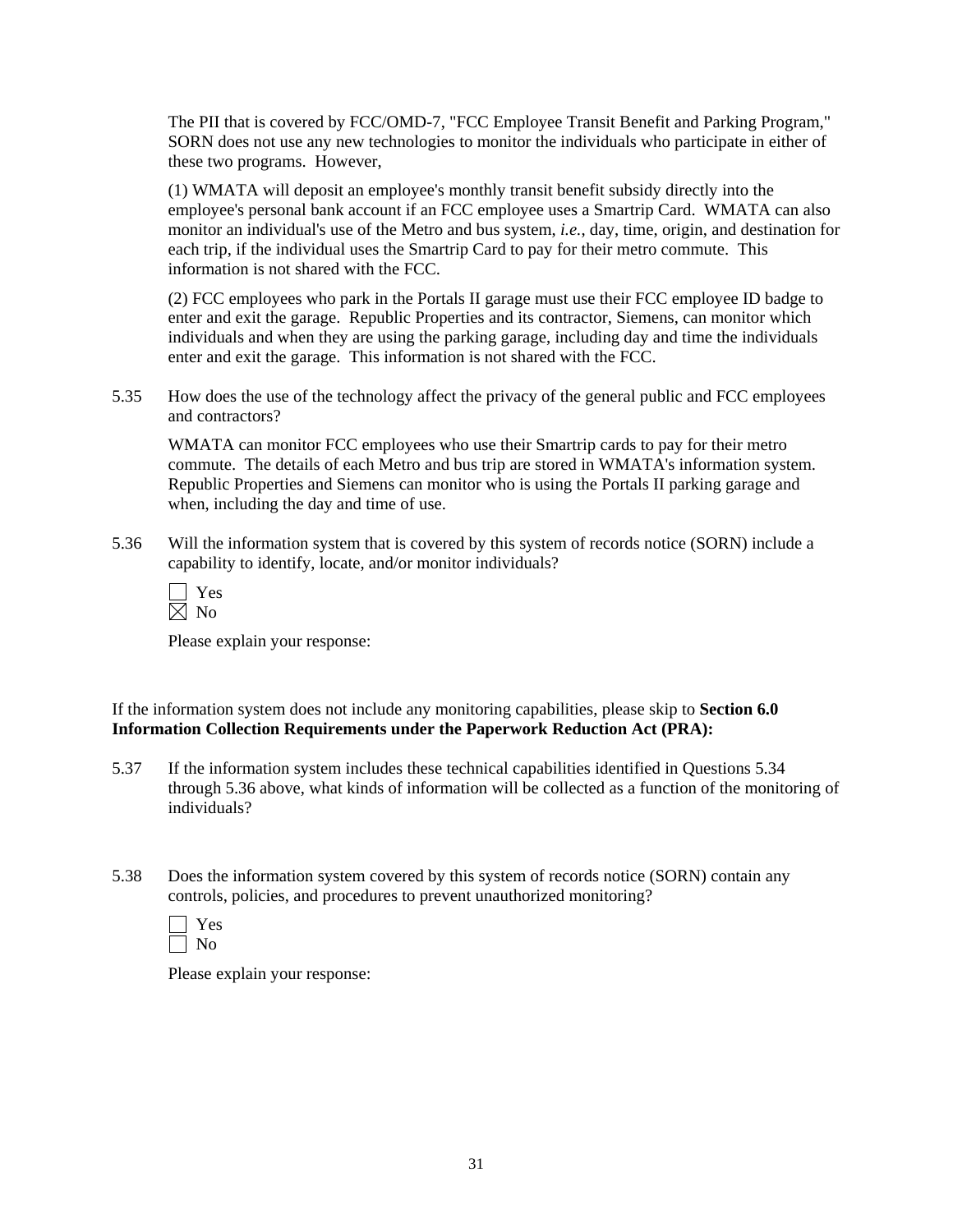#### **Section 6.0 Information Collection Requirements under the Paperwork Reduction Act (PRA):**

| 6.1 | Does this system of records notice (SORN) require non-FCC employees and contractors to |
|-----|----------------------------------------------------------------------------------------|
|     | perform any paperwork or record keeping activities?                                    |

 $\Box$  Yes, individuals, who are <u>not</u> FCC employees or contractions, are required to complete paperwork or recordkeeping functions or activities, *i.e.*, fill out forms and/or licensees, participate in surveys, and or maintain records *etc*.

Please explain your response:

 $\Box$  No, individuals, who are not FCC employees or contractors, are not required to perform any paperwork or recordkeeping functions or activities

Please explain your response:

 $\boxtimes$  No, this system of records notice includes <u>only</u> FCC employees and/or contractors, which exempts it from the PRA.

Please skip to **Section 7.0 Correction and Redress:** 

6.2 If the website requests information, such as the information necessary to complete an FCC form, license, authorization, *etc*., has the information collection covered by this system of records notice (SORN) been identified for possible inclusion under the FCC's Paperwork Reduction Act (PRA) requirements?

Please explain your response:

If there are no PRA information collections associated with the information system or its applications, please skip to **Section 7.0 Correction and Redress:**

- 6.3 If yes, what PRA information collections covered by this system of records notice (SORN) are associated with this database please list the OMB Control Number, Title of the collection, Form number(s) as applicable, and Expiration date:
- 6.4 If there are any FCC forms associated with the information system(s) covered by this system of records notice (SORN), do the forms carry the Privacy Act notice?

Yes

FCC Form Number(s) and Title(s):

No

Not applicable—the information collection does not include any forms.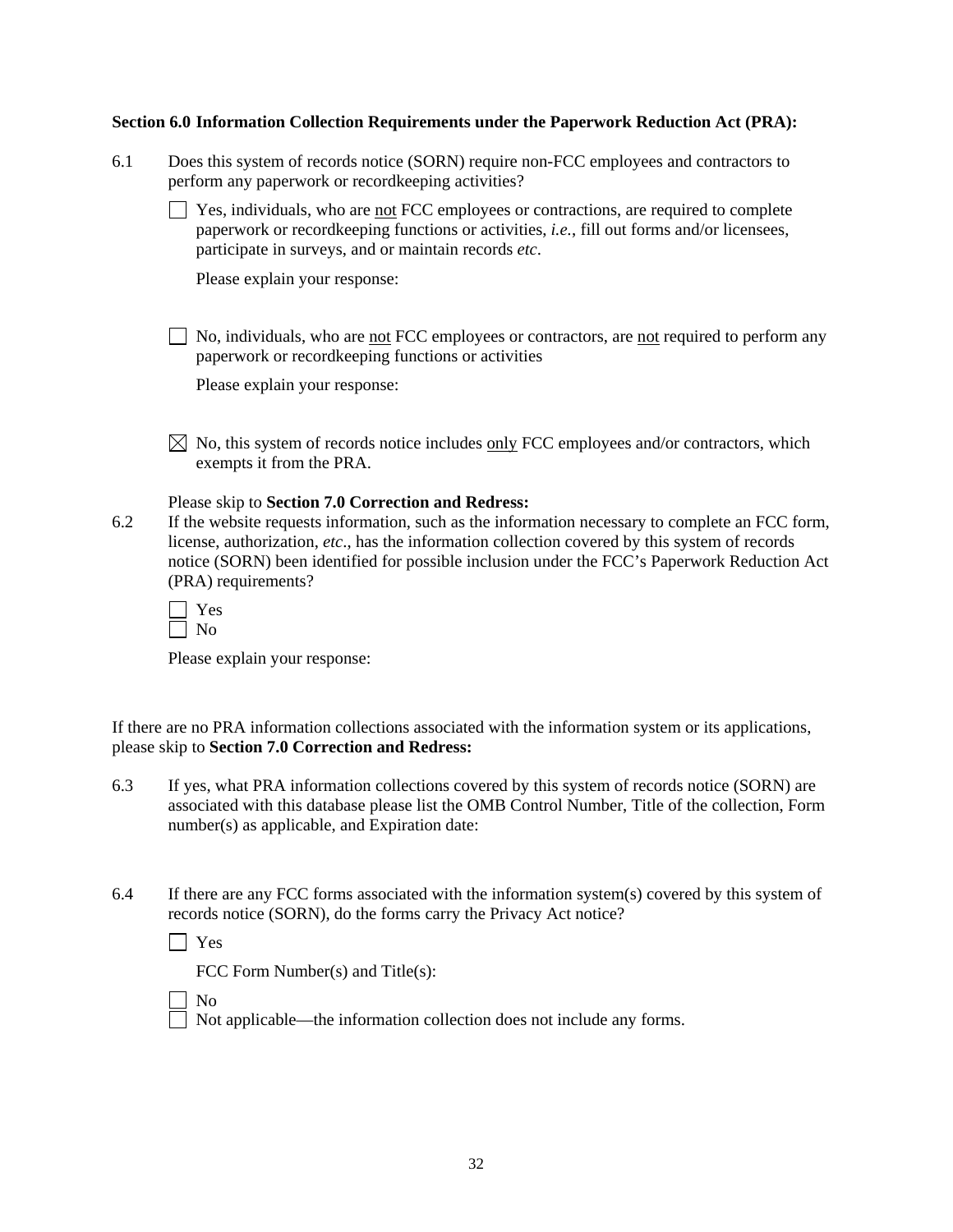6.5 Have the system managers contacted the Performance Evaluation and Records Management (PERM) staff to coordinate PRA requirements and submission of the information collection to the Office of Management and Budget?

| c |
|---|
|   |

Please explain your response:

#### **Section 7.0 Correction and Redress:**

7.1 Are the procedures for individuals wishing to inquire whether this system of records notice (SORN) contains information about them consistent with the FCC Privacy Manual procedures and FCC rules under 47 CFR §§ 0.554 – 0.555 for the Privacy Act and Freedom of Information Act (FOIA) requirements?

| Ń.<br>− |
|---------|
|         |

Please explain your response, and if this is an existing system of records notice (SORN), please specify what, if anything, is changing in this procedure:

 Individuals, including FCC employees, paid interns, and co-op students, contractors, working at the FCC, and non-FCC carpool/vanpool riders, who have applied to receive the applicable transit benefit subsidy or who have applied for a parking permit by filing out the requisite FCC Forms A-75, A-75-A, and/or A-30 may address their inquiries to the Administrative Services Center (ASC) or the Associate Managing Director, Administrative Operations (AMD-AO) in OMD for FCC/OMD-7, "FCC Employee Transit Benefit and Parking Permit Programs," SORN. This is consistent with FCC rules under 47 CFR §§ 0.554 – 0.555 for the Privacy Act, as noted in this SORN.

7.2 Are the procedures for individuals to gain access to their own records/information/data in this information system that is covered by this system of records notice (SORN) consistent with the FCC Privacy Manual procedures and FCC rules under 47 CFR §§ 0.554 – 0.555 for the Privacy Act and Freedom of Information Act (FOIA) requirements?

| v.<br>−<br>۰ |
|--------------|
| C.           |

Please explain your response, and if this is an existing system of records notice (SORN), please specify what, if anything, is changing in this procedure:

Participation in the transit benefits and/or parking program that is voluntary. Nonetheless, individuals, including FCC employees, paid interns, co-op students, and contractors working at the FCC, and non-FCC carpool/vanpool riders seeking access to the information about themselves that is contained in the information system covered by FCC/OMD-7, "FCC Employee Transit Benefit and Parking Permit Programs," SORN should contact the Administrative Services Center (ASC) or the Associate Managing Director of the Administrative Operations (AMD-AO) in OMD in OMD. This is consistent with FCC policies and rules under 47 CFR  $\S$ § 0.554 – 0.555, as noted in the SORN.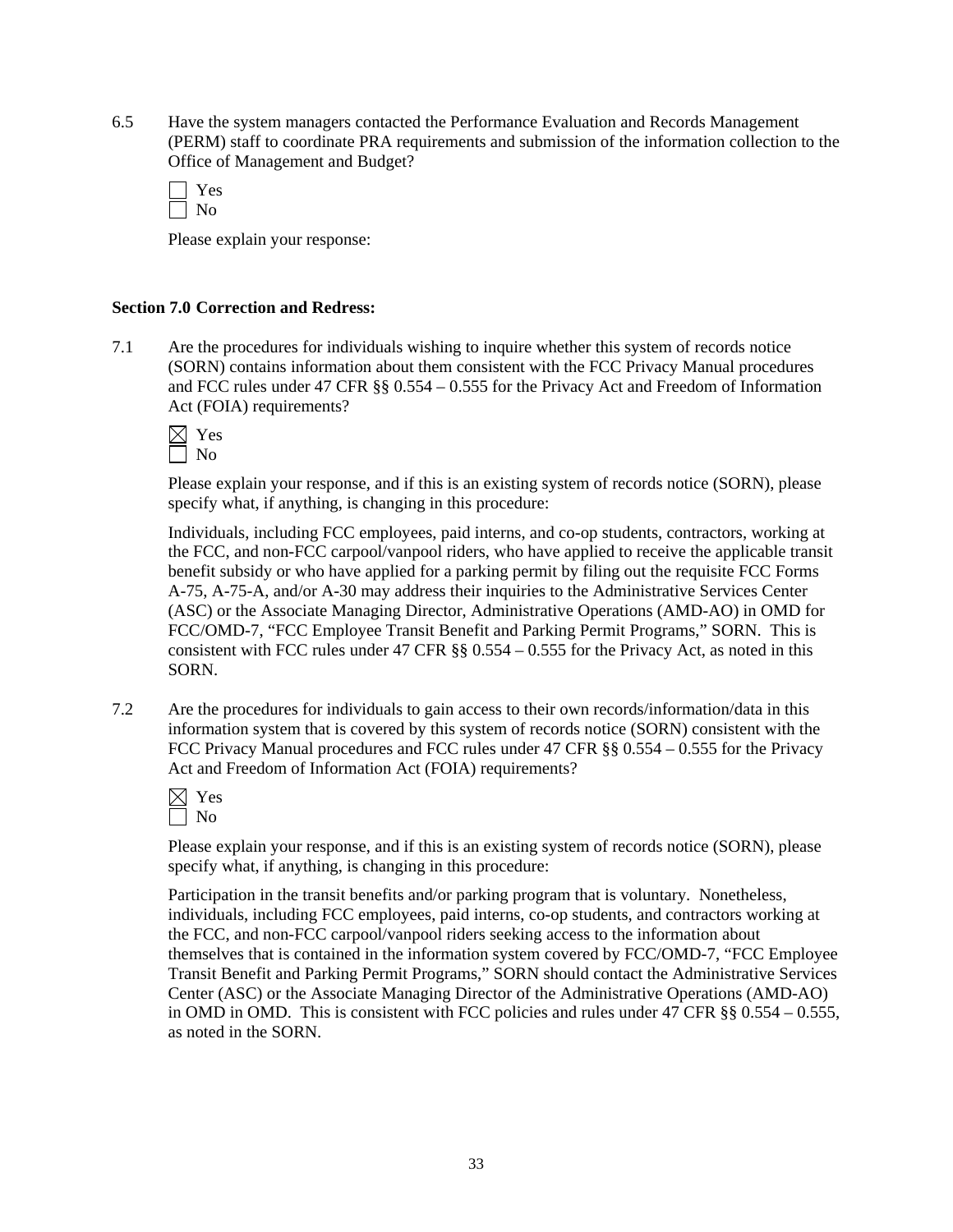7.3 Are the procedures for individuals seeking to correct or to amend records/information/data about them in the information system that is covered by this system of records notice (SORN) consistent with the FCC Privacy Manual procedures and FCC rules under 47 CFR §§ 0.556 – 0.558?



Please explain your response, and if this is an existing system of records notice (SORN), please specify what, if anything, is changing in this procedure:

Individuals, including FCC employees, paid interns, co-op students, and contractors working at the FCC, and non-FCC employees who are carpool/vanpool riders, who are seeking to correct or to amend information about themselves in the information system that is covered by FCC/OMD-7, "FCC Employee Transit Benefit and Parking Permit Programs," SORN, should contact the Administrative Services Center (ASC) or the Associate Managing Director, Administrative Operations (AMD-AO) in OMD. This is consistent with FCC policies and rules under 47 CFR §§ 0.554 – 0.555, as noted in the SORN.

7.4 Does the FCC provide any redress to amend or correct information about an individual covered by this system of records notice (SORN), and if so, what alternatives are available to the individual, and are these consistent with the FCC Privacy Manual procedures and FCC rules under 47 CFR §§ 0.556 – 0.558?

Please explain your response:

 Individuals, including FCC employees, paid interns, co-op students, and contractors working at the FCC, and non-FCC employees who are carpool/vanpool riders, who are seeking any redress to amend or correct information about themselves in the information system covered by FCC/OMD-7, "FCC Employee Transit Benefit and Parking Permit Programs," SORN should contact the Administrative Services Center (ASC) or the Associate Managing Director of the Administrative Operations (AMD-AO) in OMD in OMD. This is consistent with FCC policies and rules under 47 CFR §§ 0.554 – 0.555, as noted in the SORN.

If this is a new system of records notice (SORN), please skip to Question 7.6.

7.5 Have the sources for the categories of records in the information system(s) covered by this system of records notice (SORN) changed?

Please explain your response, and if this is an existing system of records notice (SORN), please specify what, if anything, is changing in this procedure:

 The sources for the categories of records in the information system covered by FCC/OMD-7, "FCC Employee Transit Benefit and Parking Permit Programs," SORN remain unchanged. These records sources include FCC employees, paid interns, co-op students, and contractors working at the FCC, who are eligible to receive the transit benefit subsidy and/or holders of parking permits and handicap status parking permits and non-FCC employees who are members of carpools and vanpools.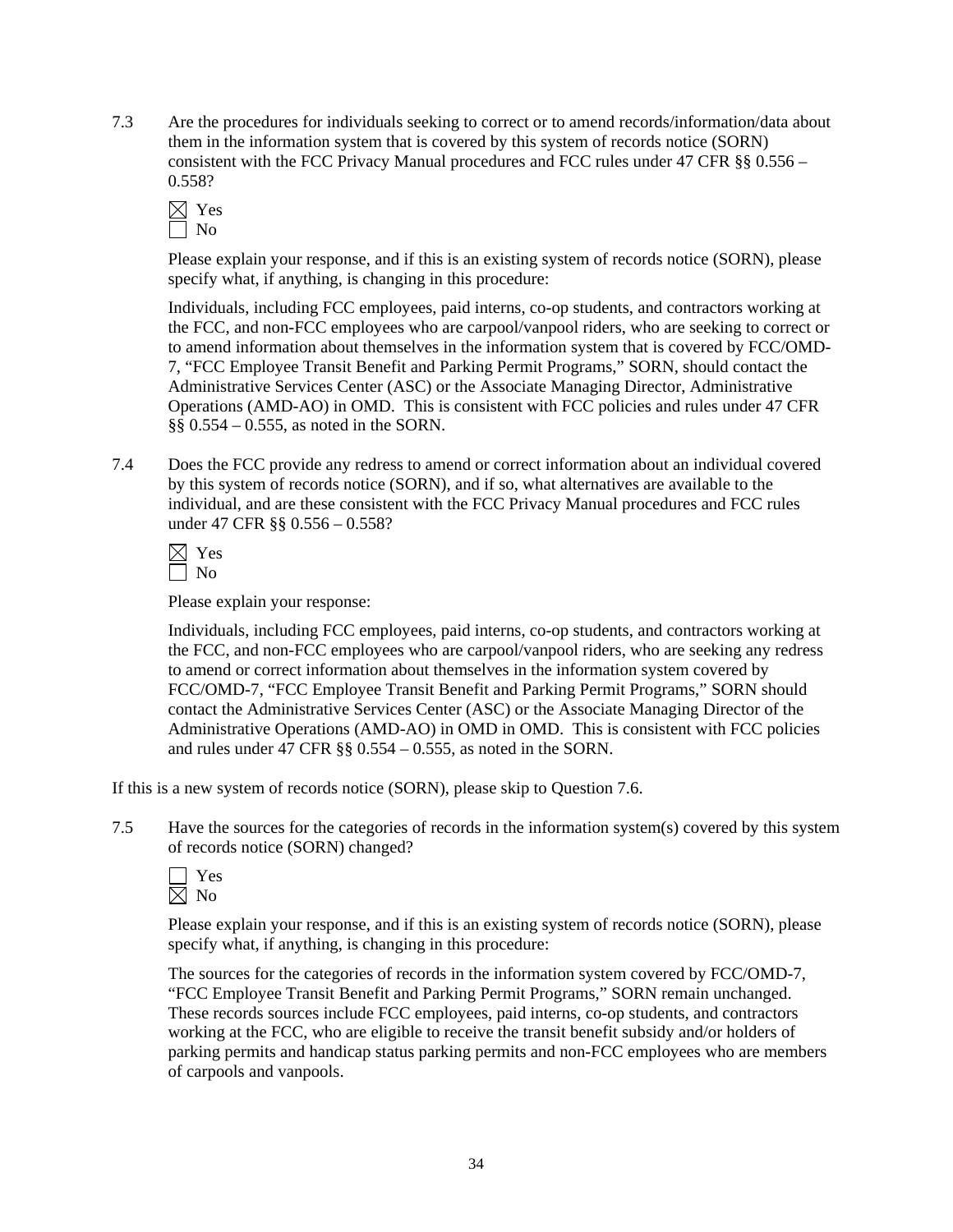7.6 Does this system of records notice (SORN) claim any exemptions to the notification, access, and correction, and/or amendment procedures as they apply to individuals seeking information about them in this SORN, and if so, are these exemptions consistent with the FCC Privacy Manual procedures and FCC rules under 47 CFR §§ 0.561?

Please explain your response, and if this is an existing system of records notice (SORN), please specify what, if anything, is changing in this procedure:

 FCC/OMD-7, "FCC Employee Transit Benefit and Parking Permit Programs," SORN does not claim any exemption to the notification, access, and correction, and/or amendment procedures as they apply to individuals seeking information about themselves in this SORN.

7.7 What processes are in place to monitor and to respond to privacy and/or security incidents? Please specify what is changing if this is an existing system of records notice (SORN) that is being updated or revised?

 The staff of the Administrative Services Center (ASC) in OMD-AO has posted notices that the information in the information system's electronic records and databases and paper files that are covered by FCC/OMD-7, "FCC Employee Transit Benefit and Parking Permit Programs," SORN are "non public for internal use only." The ASC also issues reminders periodically to those granted access to the information that they are to keep the information confidential and to safeguard any printed materials.

7.8 How often is the information system audited to ensure compliance with FCC and OMB regulations and to determine new needs?



- Three years
- Four years
- Five years

 $\boxtimes$  Other audit scheduling procedure(s): Although this information system does not have an audit requirement, the Administrative Operations division of OMD (OMD-AO) does have procedures, identified elsewhere in this PIA, that note the administrative protections, privacy training, access controls, and security levels that are in place to safeguard the personally identifiable information (PII) that is contained in this information system covered by FCC/OMD-7, "FCC Employee Transit Benefit and Parking Permit Programs," SORN.

#### **Section 8.0 Consumer Satisfaction:**

8.1 Is there a customer satisfaction survey included as part of the public access to the information covered by this system of records notice (SORN)?

| $\Box$ | Yes                        |
|--------|----------------------------|
|        | $\Box$ No                  |
|        | $\boxtimes$ Not applicable |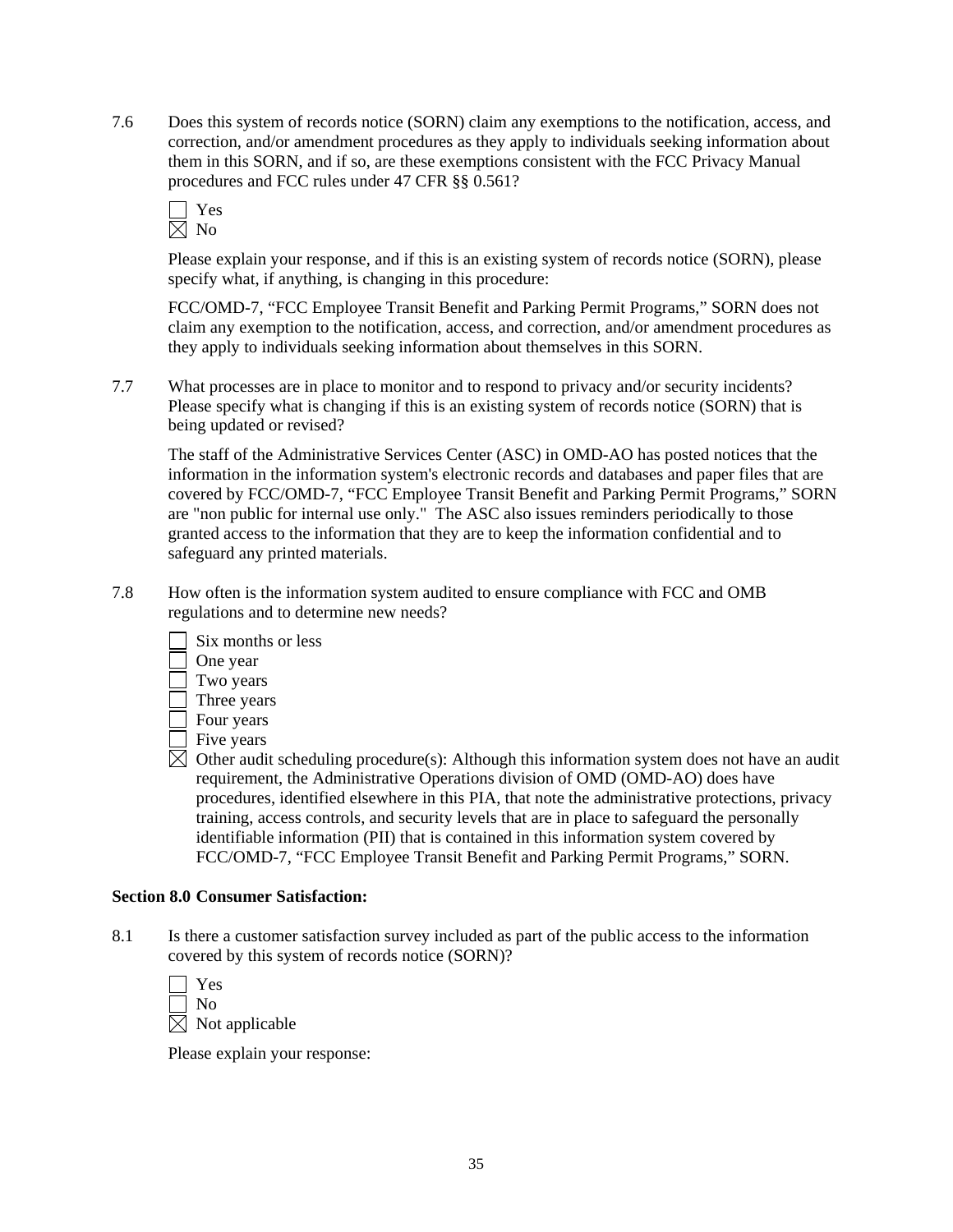If there are no Consumer Satisfaction requirements, please skip to **Section 9.0 Risk Assessment and Mitigation:** 

8.2 Have any potential Paperwork Reduction Act (PRA) issues been addressed prior to implementation of the customer satisfaction survey?

Please explain your response:

8.3 If there are PRA issues, were these issues addressed in the PRA component of this PIA template?

Please explain your response:

#### **Section 9.0 Risk Assessment and Mitigation:**

9.1 What are the potential privacy risks for the information covered by this system of records notice (SORN), and what practices and procedures have you adopted to minimize them?

- a. Some of the information system's personally identifiable information (PII) includes paper documents that are stored in file cabinets.
- b. Some of the information system's personally identifiable information (PII) includes electronic records that are stored in the FCC's computer network databases.
- c. This information system shares personally identifiable informaiton (PII), including electronic records and paper files with Republic Properties and its contractor Siemens. There is the potential for employees of Republic Properties and Siemens to gain unauthorized access to this information.

#### Risks: Mitigating factors:

- a. PII that is contained in paper documents is stored in locked file cabinets, which are located in rooms that are locked when not in use.
- b. PII that is contained in electronic records is protected in the FCC's computer network databases, which require users to provide login's and access rights to these records.
- c. PII that is transferred between the FCC and Republic Properties and Siemens is limited to the parking permit holder's name, ID badge number, and vehicle license plate number. Also the staff of Republic Properties and Siemens are trained to know their responsibilities to protect this PII from inadvertent disclosure.